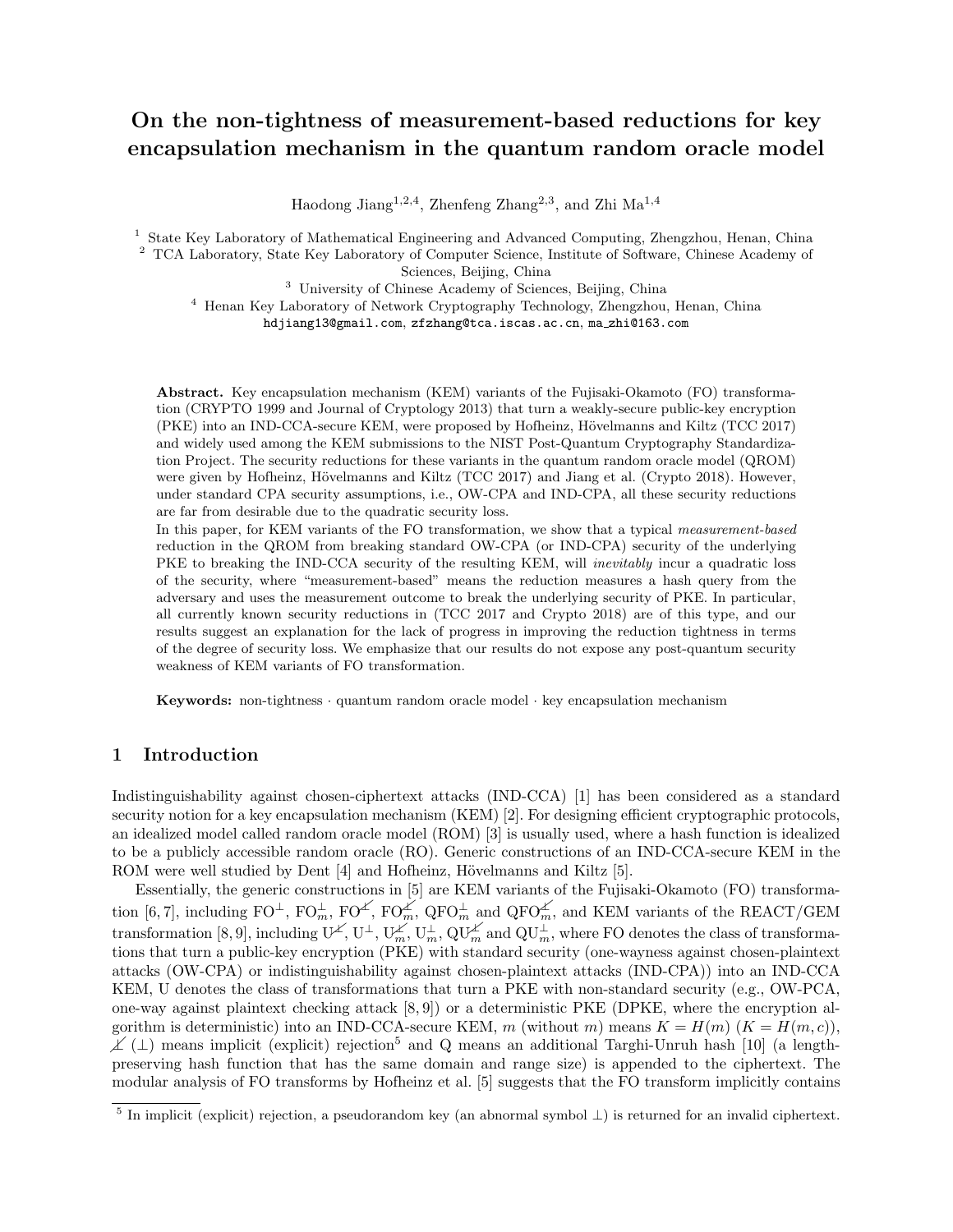the GEM/REACT transform at least the proof technique. Thus, in what follows, we just call these variants FO-like KEM constructions for brevity.

In modern cryptography, cryptosystem constructions are usually proposed together with a proof of security. Typically, when proving a security of a cryptographic scheme S under a hardness assumption of an underlying problem P, one usually constructs a reduction algorithm  $R<sup>A</sup>$  that runs an adversary A against S as a subroutine to break the underlying hardness assumption of P. Let  $(T_A, \epsilon_A)$  and  $(T_R, \epsilon_R)$  denote the running times and advantages of A and  $R^A$ , respectively. The reduction is said to be tight if  $T_A \approx T_R$  and  $\epsilon_A \approx \epsilon_R$ . Otherwise, if  $T_R \gg T_A$  or  $\epsilon_R \ll \epsilon_A$ , the reduction is non-tight. Generally, the tightness gap, (informally) defined by  $\frac{T_{\mathcal{A}} \epsilon_R}{T_{R} \epsilon_A}$  [11], is used to measure the quality of a reduction. Tighter reductions with smaller tightness gap are desirable for practice cryptography especially in large-scale scenarios, since the tightness of a reduction determines the strength of the security guarantees provided by the security proof.

In the ROM, if an adversary queries  $m$  to a random oracle  $H$ , the reduction can see this query and learn m. This is sometimes called extractability. When proving the IND-CCA security of a PKE/KEM under various standard assumptions in the ROM, one usually constructs a *query-based*  $6$  reduction that uses a hash query from the adversary to beak the underlying hard problem, such as the proofs for FO transformation [6, 7], REACT/GEM transformation [8, 9], Bellare-Rogaway [3], OAEP [13, 14], and the hashed ElGamal encryption scheme [15]. A query-based reduction is also used in getting a tight security proof for a unique signature [12]. In particular, for FO-like KEM constructions from standard CPA assumptions (in what follows, standard CPA assumptions refer to OW-CPA and IND-CPA), currently known security reductions [4, 5, 16–19] in the ROM are all query-based.

Recently, post-quantum security of these FO-like KEM constructions has gathered great interest [5, 16–23] due to their widespread adoption [17, Table 1] in KEM submissions to the NIST Post-Quantum Cryptography Standardization Project [24], of which the goal is to standardize new public-key cryptographic algorithms with security against quantum adversaries. Motivated by the fact that quantum adversaries can execute all offline primitives such as hash functions on arbitrary superpositions, Boneh et al. [25] introduced quantum random oracle model (QROM), where the adversary can query the random oracle with a quantum state, and argued that to prove post-quantum security one needs to prove security in the QROM.

Unfortunately, aforementioned query-based reduction in the ROM can not carry over to the QROM setting offhand due to the fact that the extractability might be problematic [25] when the query is a quantum state, which can be a superposition of exponentially many classical states. In a quantum world, measurement allows us to extract classical information from a quantum state and thus is a way that we can "read out" information. Thus, naturally, a QROM version of aforementioned query-based reduction can be a reduction that measures a hash query from the adversary and uses the measurement outcome to beak the underlying hard problem. In this paper, we call this type of reductions a *measurement-based* reduction.

Particularly, all currently known security reductions in the QROM for FO-like KEM constructions from standard CPA assumptions in [5, 16–19] are of this type, and have the tightness, (1)  $T_R$  is about  $T_A$ ; (2)  $\epsilon_R \approx \kappa \epsilon_A^{\tau}$ , where  $\kappa$  and  $\tau$  in the following are respectively denoted as the factor and degree of security loss<sup>7</sup>. Let  $q$  be the total number of adversarial queries (including quantum and classical) to various oracles.

- − In [5], Hofheinz et al. presented security reductions for  $QFO<sub>m</sub><sup>∠</sup>$  and  $QFO<sub>m</sub><sup>⊥</sup>$  from the OW-CPA security of the underlying PKE with  $\kappa = q^{-6}$  and  $\tau = 4$ , for  $\mathbf{Q}\mathbf{U}_m^{\mathbf{Z}}$  and  $\mathbf{Q}\mathbf{U}_m^{\perp}$  from the OW-PCA security of the underlying PKE with  $\kappa = q^{-2}$  and  $\tau = 2$ .
- $-$  In [16], Saito, Xagawa and Yamakawa presented a tight security reduction (i.e.,  $\kappa = 1$  and  $\tau = 1$ ) for  $U_m^{\cancel{\kappa}}$ from a new non-standard security called disjoint simulatability (DS) of the underlying DPKE, and also provided a security reduction for a variant of  $FO_{m}^{\measuredangle}$  from standard IND-CPA security of the underlying PKE with  $\kappa = q^{-2}$  and  $\tau = 2$ .
- $-$  In [17], Jiang et al. first presented security reductions for FO<sup> $\angle$ </sup> and FO $_m^{\angle}$  from standard OW-CPA security of the underlying PKE with  $\kappa = q^{-2}$  and  $\tau = 2$ . Then, they presented security reductions  $\text{Tr} \left( \mathbf{U}^{\perp} \right)$  ( $\mathbf{U}^{\perp}$ , resp.) from OW-qPCA (OW-qPVCA, resp.) of the underlying PKE,  $\mathbf{U}_{m}^{\perp}$  ( $\mathbf{U}_{m}^{\perp}$ , resp.) from OW-CPA (OW-VA, resp.) of the underlying DPKE with  $\kappa = q^{-2}$  and  $\tau = 2$ , where OW-qPCA and OWqPVCA are new non-standard security notions of PKE introduced by [17] and called one-way against

 $6$  This name comes from Guo et al.'s paper [12].

<sup>7</sup> When comparing the tightness of different reductions, we assume perfect correctness of the underlying scheme for brevity.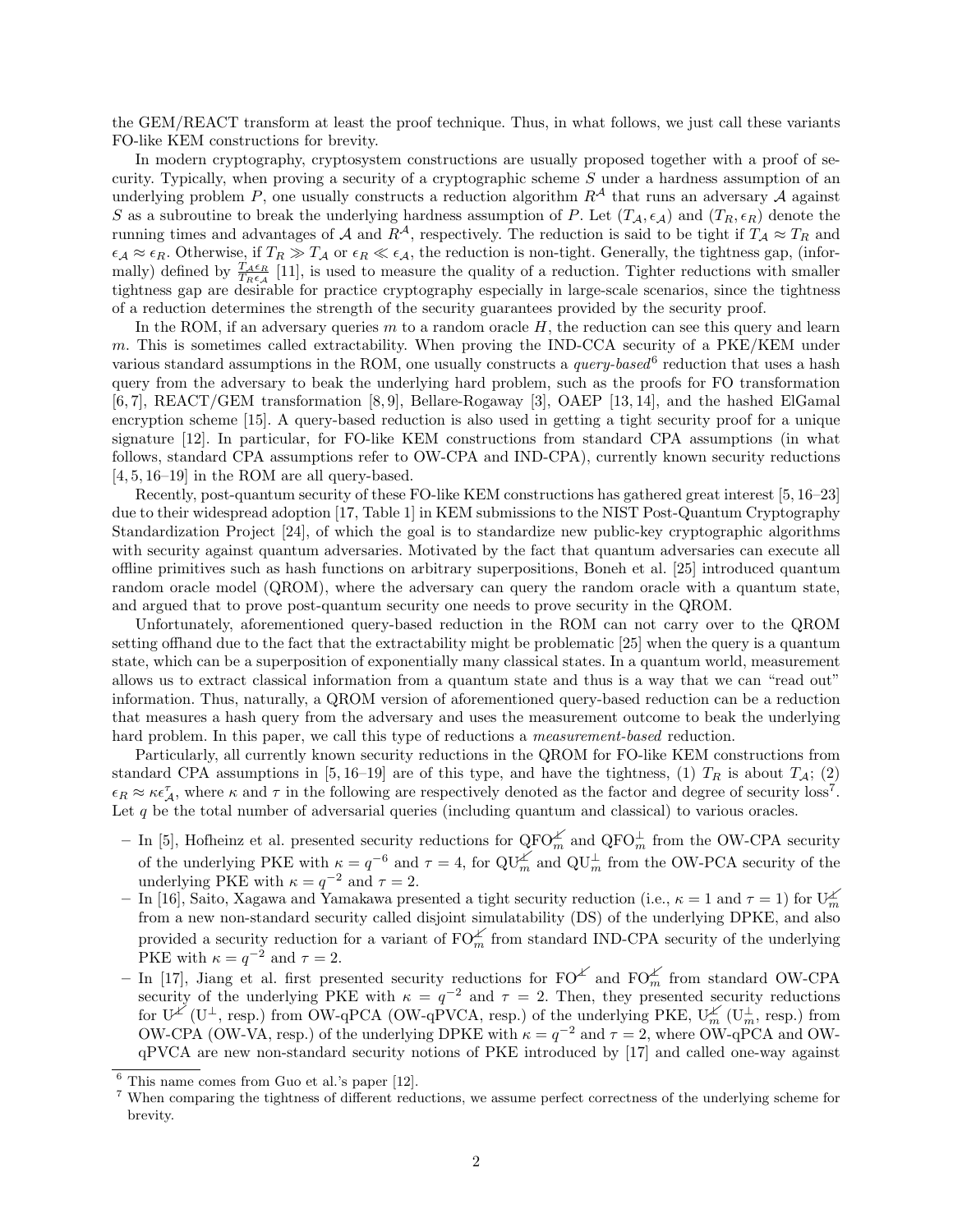quantum plaintext checking attacks and one-way against quantum plaintext and (classical) validity checking attacks respectively, OW-VA is also a non-standard security notion of DPKE called one-way against validity checking attacks in [5].

– In [18, 19], using the semi-classical oracle technique in [26], Jiang et al. improved the tightness of security reductions in [17]. Precisely, from standard IND-CPA security of the underlying PKE, security reductions for  $FO^{\angle}$ ,  $FO^{\angle}$ , and their variants with explicit rejection have tightness with  $\kappa = q^{-1}$  and  $\tau = 2$ . For  $U^{\angle}$ ,  $U^{\perp}$ ,  $U^{\perp}_m$  and  $U^{\perp}_m$ , the security reductions are improved with  $\kappa = q^{-1}$  and  $\tau = 2$  with the same security assumptions as in [17].

As seen above, all currently known security reductions in the QROM for FO-like KEM constructions from standard CPA assumptions, are far from desirable due to the quadratic security loss (at least). This is quite different from the ROM setting, where security reductions with linear security loss [4, 5] can be achieved. Recently, to better assess the security of lattice-based submissions, Ducas and Stehlé [27] suggested 10 questions that NIST should be asking the community. The 10-th question [27, Problem 10] is on this nontightness of security reductions for FO-like KEM constructions in the QROM. To better understand this non-tightness, they asked that

Is QROM non-tightness an artifact or is it meaningful? Can the tightness of those reductions be improved?

## 1.1 Our Contributions

In this paper, we consider a "typical" class of reductions that have black-box access to the adversary and run the adversary once and without rewinding<sup>8</sup>. Given a real  $p (0 \le p \le 1)$  and a FO-like KEM construcion,

- 1. We first construct an unbounded quantum adversary A that breaks the IND-CCA security of the resulting KEM by querying the random oracle with a well-designed *quantum* state and solving a discrimination problem between two *quantum* states (refer to Subsection 1.2 for details). The advantage of  $A$  is at least  $\sqrt{p}$ , i.e.,  $\epsilon_{\mathcal{A}} \gtrapprox \sqrt{p}$ .
- 2. Then, using the meta-reduction methodology [29, 30], we bound the advantage  $\epsilon_R$  of a typical measurementbased reduction  $R^{\mathcal{A}}$  that takes above  $\mathcal{A}$  as a subroutine to break the OW-CPA (IND-CPA, resp.) security of the underlying PKE. In particular, the advantage  $\epsilon_R$  can not substantially exceed p, i,e,  $\epsilon_R \leq p$ , unless there exists an algorithm breaking the OW-CPA (IND-CPA, resp.) security of the underlying PKE efficiently.

Thus, for FO-like KEM constructions, our results show that a typical measurement-based reduction in the QROM from breaking standard OW-CPA (or IND-CPA) security of the underlying PKE to breaking the IND-CCA security of the resulting KEM, will inevitably incur a quadratic loss of the security.

#### 1.2 Technique overview

In FO-like KEM constructions, the (session) key K is derived by  $H(m)$  (or  $H(m, c)$ ) and the ciphertext  $c = Enc(pk, m; G(m))$  (or  $Enc(pk, m)$  if Enc is deterministic) is the corresponding encapsulation of the key K, where  $Enc$  is the encryption algorithm of the underlying PKE,  $m$  is uniformly picked at random,  $G$  and H are random oracles. In this section, for a concise presentation, we just take KEM –  $U_m^{\chi'}$  (see Fig. 3 for details) as an example, and thus  $K = H(m)$  and  $c = Enc(pk, m)$ . It is easy to extend the techniques here to other FO-like KEM constructions, see Sec. 6.1.

When attacking the IND-CCA security of KEM –  $\mathbb{U}_m^{\not\perp}$ , an adversary  $\mathcal{A}(pk, c^*, K_b)$  needs to distinguish  $K_0 = H(m^*)$  from a uniformly random key  $K_1$ , where  $c^* = Enc(pk, m^*)$  for a uniformly random  $m^*$ , the coin  $b \in \{0,1\}$  is uniformly random. We note that the random oracle H has a useful property that if  $m^*$  has not been queried to H by A, then the value  $H(m^*)$  is uniformly random in A's view. Thus,

<sup>&</sup>lt;sup>8</sup> At first sight we heavily constrain the class of reductions to that our results apply. However, all currently known security reductions in the QROM for FO-like KEM constructions [5, 16–23] belong to this typical class. Moreover, most reductions of cryptographic security proofs in the QROM are of this type. This seems to be mostly due to the hardness of quantum rewinding [28].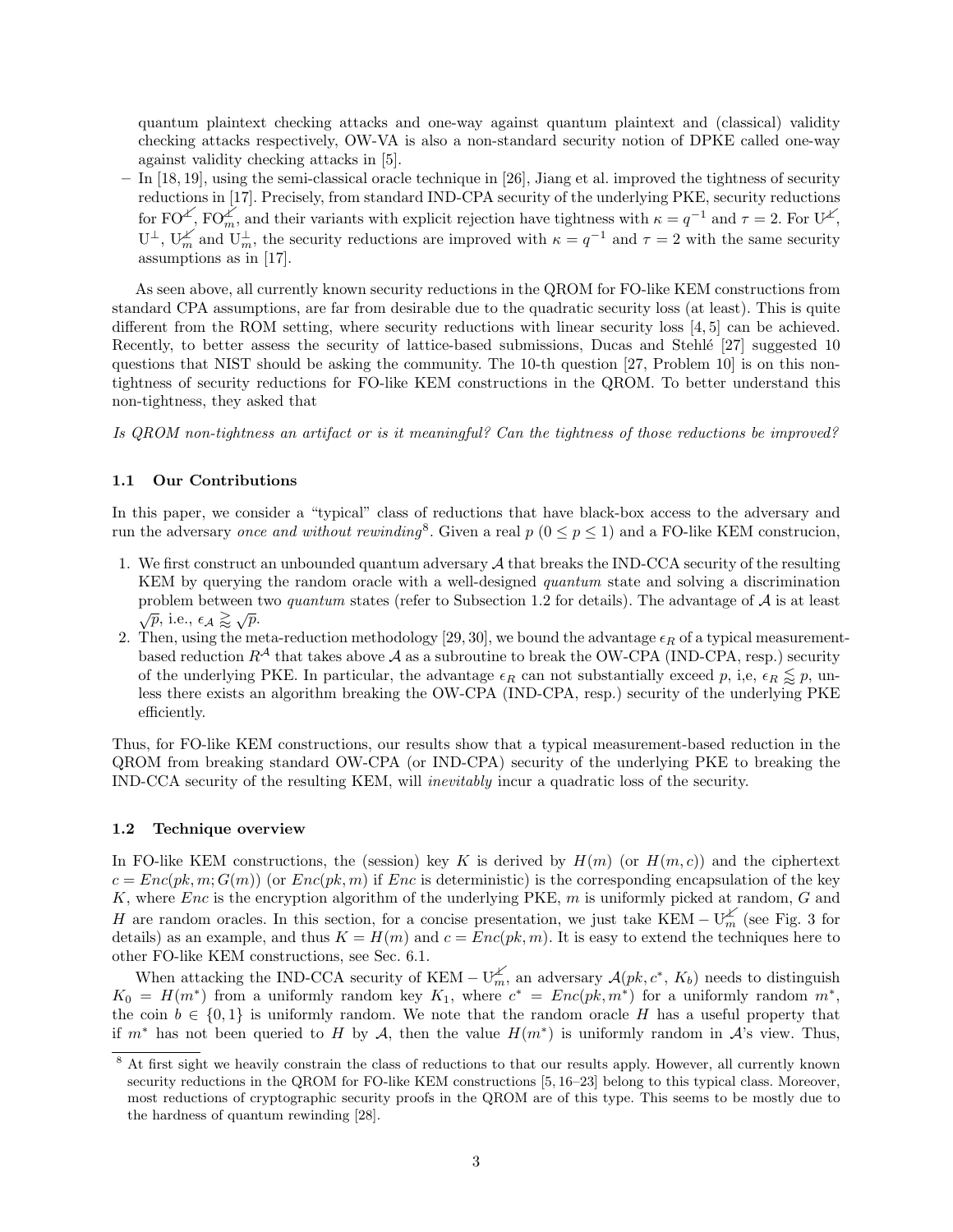A's distinguishing advantage is negligible when making no queries to H with  $m^*$ . Intuitively, to achieve a non-negligible distinguishing advantage,  $A$  has to query  $m^*$  to  $H$ .

In the ROM, A can only make classical queries to H. For any  $p (0 \le p \le 1)$ , if A queries  $m^*$  to H with probability p, he will learn  $K_0 = H(m^*)$  with probability p and break the IND-CCA security with advantage approximately p by testing whether  $K_0 = K_b$ . For a reduction  $R^A$  against the OW-CPA security of the underlying DPKE, a natural way is to take  $A$ 's query as a return. Then, with probability p,  $R^A$  will return the  $m^*$  and break the OW-CPA security of the underlying DPKE. That is, the advantages of  $R^A$  and A are approximately equal, which is consistent with currently known tight reduction in [5].

Unbounded quantum adversary  $\mathcal A$ . In the QROM, a quantum adversary  $\mathcal A$  can make a query to H with a quantum state. Consider the following quantum state

$$
|\psi_{-1}\rangle:=\sqrt{p}|m^*\rangle|0\rangle+\sqrt{1-p}|m'\rangle|\Sigma\rangle,
$$

where  $m' \neq m^*$ ,  $|\Sigma\rangle = \sum_{k \in \mathcal{K}} \frac{1}{\sqrt{|\mathcal{K}|}} |k\rangle$  and  $\mathcal{K}$  is the (session) key space. For a quantum query with  $|\psi_{-1}\rangle$ , the random oracle  $H$  will return

$$
|\psi_0\rangle : = \sqrt{p}|m^*\rangle |K_0\rangle + \sqrt{1-p}|m'\rangle |\Sigma\rangle.
$$

We remark that if the adversary A directly measures  $|\psi_0\rangle$  in standard computational basis, he will obtain  $K_0$  with probability p and break the IND-CCA security with the advantage (approximately) p by testing whether  $K_0 = K_b$  as the adversary in the ROM described above.

Here, we construct an unbounded quantum adversary  $\mathcal{A}(pk, c^*, K_b)$  that first determines  $m^*$  such that  $c^* = Enc(pk, m^*)$  by exhaustive search (if none is found, outputs 1) and randomly selects a uniform m' such that  $m' \neq m^*$ , then queries  $|\psi_{-1}\rangle$  to H, lastly guesses b by testing whether  $|\psi_0\rangle = |\psi_b\rangle$ , where

$$
|\psi_b\rangle := \sqrt{p}|m^*\rangle|K_b\rangle + \sqrt{1-p}|m'\rangle|\Sigma\rangle.
$$

Testing whether  $|\psi_0\rangle = |\psi_b\rangle$  can be converted into a discrimination problem between quantum states  $|\psi_0\rangle$ and  $|\psi_1\rangle$ . The advantage of A against the IND-CCA security is about the distinguishing advantage of a distinguisher D against the discrimination problem between  $|\psi_0\rangle$  and  $|\psi_1\rangle$ .

Quantum state discrimination [31–33] traces a long history of several decades, and underlies various applications in quantum information processing tasks. Although there are several well-known distinguishers [33–35], they do not serve as a satisfactory solution due to the restricted conditions or low distinguishing advantages, see Sec. 3 for details.

Therefore, exploiting the algebraic property of  $|\psi_0\rangle$  and  $|\psi_1\rangle$ , we develop a new distinguisher such that the distinguishing advantage is at least  $\sqrt{p}$ . Thus, with this new distinguisher, quantum adversary A can break the IND-CCA security with advantage (approximately) at least  $\sqrt{p}$ . That is,  $\epsilon_A \gtrsim \sqrt{p}$ .

In currently known proofs for KEM –  $U_m^{\measuredangle}$  in [17], the reduction algorithm  $R^{\measuredangle}$  against the OW-CPA security of the underlying DPKE just randomly measures one of  $A$ 's queries to  $H$  in standard computational basis and takes the measurement outcome as a return. The security bound is given by  $\epsilon_A \lessapprox q \sqrt{\epsilon_R}$ .

We note that above unbounded quantum adversary  $A$  makes no queries to the decapsulation oracle, and just reveals one quantum query  $|\psi_{-1}\rangle$  to H and a guessing of b. Thus, the total number of A's queries to various oracles is one, i.e.,  $q = 1$ . We also note that the advantage of the reduction algorithm  $R<sup>A</sup>$  in [17] is exactly the probability of the measurement outputting  $m^*$ , which is equal to p. That is,  $\epsilon_R = p$ . Thus, for above unbounded quantum adversary A, the advantage can match the bound  $\epsilon_A \lessapprox q \sqrt{\epsilon_R}$  in [17].

The advantage of a typical measurement-based reduction Here, we consider a typical measurementbased reduction  $R^{\mathcal{A}}$  that runs A (once and without rewinding), measures A's query  $|\psi_{-1}\rangle$  and uses the measurement outcome to break the OW-CPA security of the underlying DPKE. We say a reduction  $R$  is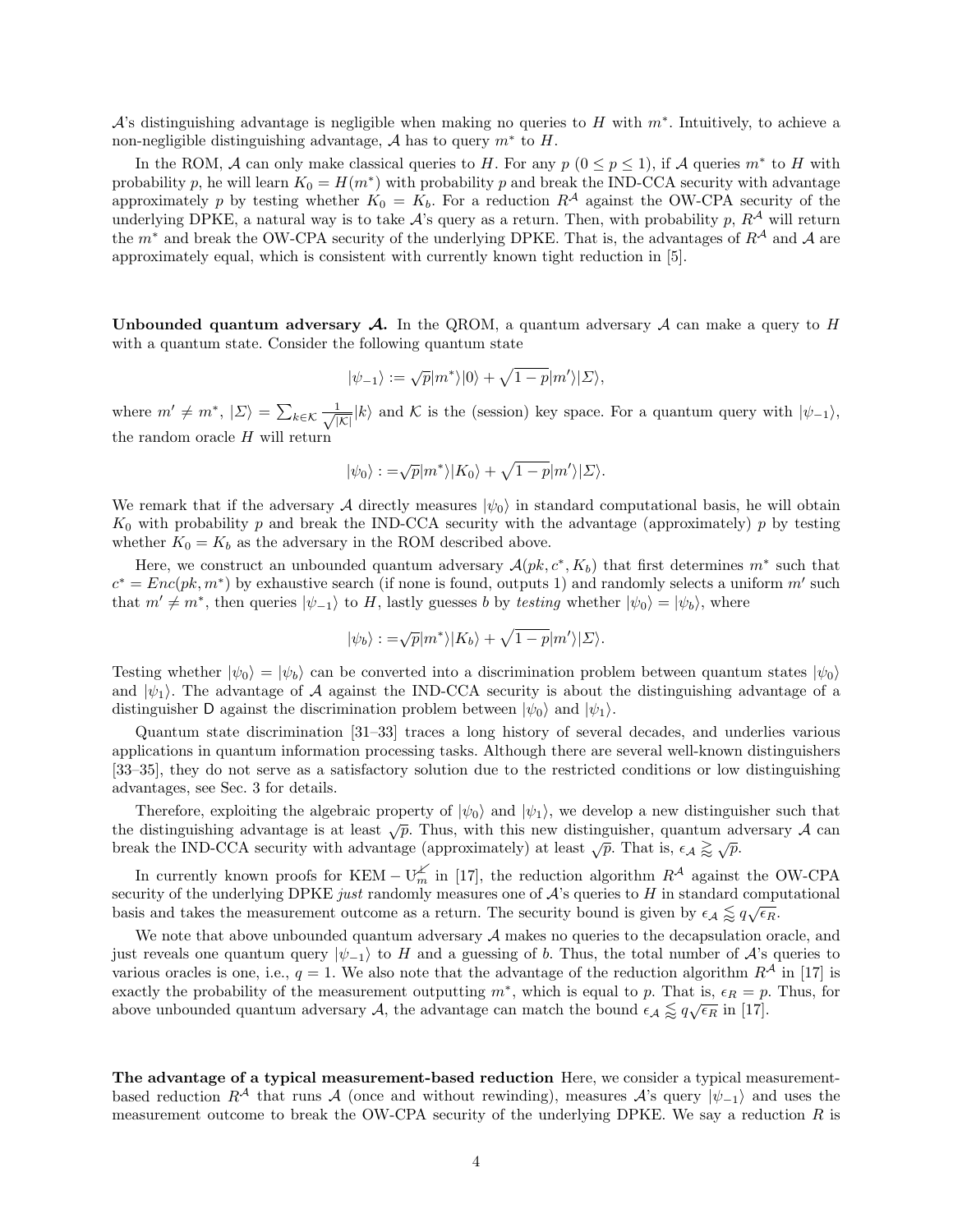efficient if the running time of R (excluding the running time of the adversary  $A$ ) is polynomial in the security parameter. We make a convention that  $R^{\mathcal{A}}$  measures  $|\psi_{-1}\rangle$  in standard computational basis<sup>9</sup>.

Meta-reduction methodology. Since the introduction by Boneh and Venkatesan in [29], the meta-reduction methodology has proven to be a versatile tool in deriving impossibility results and tightness bounds of security proofs for many cryptosystem constructions  $[29, 30, 36-44]$ , please see the review  $[45,$  Figure 1]. Let R be a reduction that breaks the underlying hard problem  $P$  with access to an adversary  $\mathcal A$  against a scheme  $S$ . Roughly speaking, a meta-reduction  $MR_R$  simulates the adversarial part  $A$ , runs R as a subroutine, and break the underlying hard problem P directly without reference to an allegedly successful adversary. That is, a meta-reduction  $MR_R$  treats the reduction R as an adversary itself and reduce the existence of such a reduction  $R$  to a presumably hard problem.

Consider the advantage of  $R^{\mathcal{A}}$  in following three cases, where INE (EXI, resp.) is the event that the exhaustive search returns no (a, resp.)  $m^*$  such that  $Enc(pk, m^*) = c^*$ , and Good (BAD, resp.) is the event that the measurement outcome is (not, resp.)  $m^*$ .

- **Case 1:** INE. In this case,  $\mathcal A$  just outputs 1 without queries to H. Thus, exhaustive search for  $m^*$  in this case is vain, and A can be replaced by an adversary  $A_1$  that always outputs 1 without the search for  $m^*$ and the query to the random oracle H. Therefore, we can easily construct a meta-reduction  $MR_1^R$  that simulates  $A_1$  and takes  $R^{A_1}$  as a subroutine to break the OW-CPA security of the underlying DPKE such that the running time of  $MR_1^R$  is about the running time of R, and under the condition INE the advantage of  $MR_1^R$  is about the advantage of R.
- **Case 2:** EXI ∧ GOOD. Since Pr[GOOD|EXI] = p, we can bound the advantage of R in this case by p.
- **Case 3:** EXI ∧ BAD. In this case, R gets  $m' \neq m^*$ . Let  $\mathcal{A}_2$  be an adversary that queries a quantum state  $\sum_{m,k} \frac{1}{\sqrt{|\mathcal{M}| \cdot |\mathcal{K}|}} |m\rangle |k\rangle$  and outputs 1 without the search for  $m^*$ . Thus, the advantage of R condition EXI ∧ BAD remains unchanged when A is replaced by  $A_2$ . As in the case 1, we can also construct a meta-reduction  $MR_2^R$  against the OW-CPA security of the underlying DPKE that simulates  $\mathcal{A}_2$  and takes  $R^{\mathcal{A}_2}$  as a subroutine such that the running time of  $MR_2^R$  is about the running time of R, and under the condition EXI ∧ BAD the advantage of  $\widetilde{MR}_2^R$  is about the advantage of R.

Under the assumption that the advantage of any efficient algorithm breaking the OW-CPA security of the underlying DPKE is negligible, we have that both advantages of  $MR_1^R$  and  $MR_2^R$  are negligible since the running time of R (excluding the running time of the adversary  $A$ ) is polynomial in the security parameter. Thus, both advantages of R in Case 1 and Case 3 are negligible, which implies that the upper bound of R's advantage is approximately p. That is, the advantage of a typical measurement-based reduction against the OW-CPA security of the underlying DPKE can not substantially exceed  $p$  unless there exists an algorithm breaking the OW-CPA security of the underlying DPKE efficiently.

#### 1.3 Discussion

Although certain quantum cases of rewinding are handled by [46–48], the rewinding problem in general quantum case remains elusive [28]. Thus, it is an interesting open problem for FO-like KEM constructions that whether one can derive tighter QROM security proofs by rewinding, or extend our results to the reductions with rewinding.

We also note that we just consider a measurement-based reduction that measures a hash query from the adversary and uses the measurement outcome to break the underlying hard problem. For KEM –  $U_m^{\measuredangle}$  from a non-standard assumption, DS security, [16] gave a tight non-measurement-based reduction algorithm, where adversary's guessing of the coin b instead is used to break the DS security of the underlying DPKE. Thus, it is also an interesting problem whether one can develop a tight non-measurement-based reduction for FO-like KEM constructions from standard CPA assumptions.

# 2 Preliminaries

**Symbol description.** A security parameter is denoted by  $\lambda$ . We use the standard O-notations:  $O$ ,  $\Theta$ ,  $\Omega$  and  $ω$ . The abbreviation PPT stands for probabilistic polynomial time. A function  $f(λ)$  is said to be *negligible* 

<sup>&</sup>lt;sup>9</sup> For  $|\psi_{-1}\rangle$ , the semi-classical measurement in [26] is equivalent to the standard computational basis measurement since  $|\psi_{-1}\rangle$  is the superposition of two terms,  $|m^*\rangle|0\rangle$  and  $|m^{\prime}\rangle|\Sigma\rangle$ .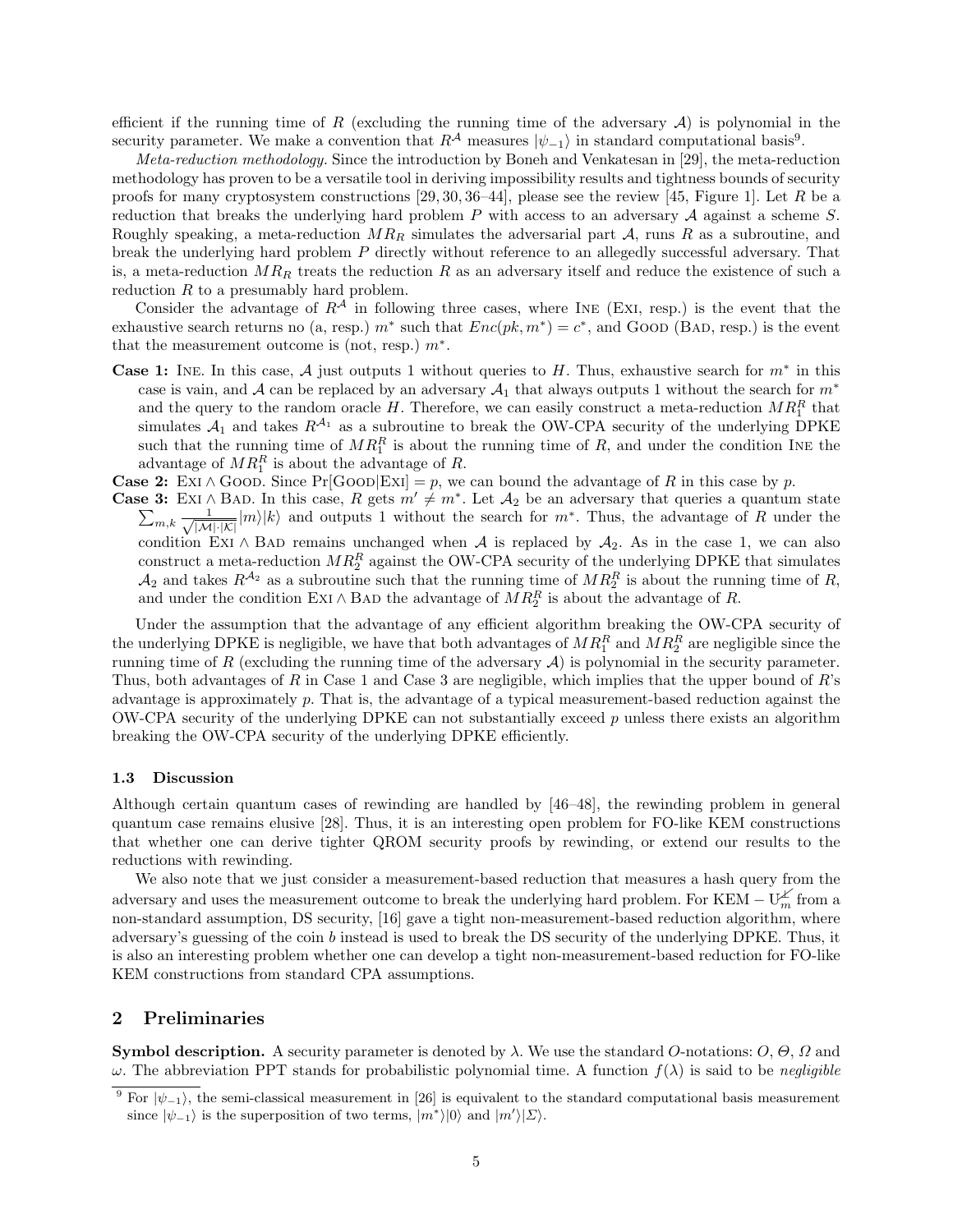if  $f(\lambda) = \lambda^{-\omega(1)}$ . We denote a set of negligible functions by negl( $\lambda$ ). K, M, C and R are denoted as key space, message space, ciphertext space and randomness space, respectively. Given a finite set  $X$ , we denote the sampling of a uniformly random element x by  $x \stackrel{\$}{\leftarrow} X$ . Denote the sampling from some distribution D by  $x \leftarrow D$ .  $x = ?y$  is denoted as an integer that is 1 if  $x = y$ , and otherwise 0. Denote deterministic (probabilistic) computation of an algorithm A on input x by  $y = A(x)$   $(y \leftarrow A(x))$ . Let |X| be the cardinality of set X.  $A<sup>H</sup>$  means that the algorithm A gets access to the oracle H. Time(R) is the running time of an algorithm R.  $\textsf{Time}(R^{\mathcal{A}}) = \textsf{Time}(R) + k\textsf{Time}(\mathcal{A})$  is the running time of an algorithm  $R^{\mathcal{A}}$  that takes  $\mathcal{A}$  as a subroutine<sup>10</sup>, where  $k$  is the number of times  $A$  is invoked by  $R$ .

## 2.1 Cryptographic Primitives

**Definition 2.1 (Public-key encryption).** A public-key encryption scheme  $PKE = (Gen, Enc, Dec)$  consists of a triple of polynomial time (in the security parameter  $\lambda$ ) algorithms and a finite message space  $\mathcal{M}.$ 

- $-Gen(1^{\lambda}) \rightarrow (pk, sk)$ : the key generation algorithm, is a probabilistic algorithm which on input  $1^{\lambda}$  outputs a public/secret key-pair (pk, sk). Usually, for brevity, we will omit the input of Gen.
- $-Enc(pk, m) \rightarrow c$ : the encryption algorithm Enc, on input pk and a message  $m \in \mathcal{M}$ , outputs a ciphertext  $c \leftarrow Enc(pk, m)$ . If necessary, we make the used randomness of encryption explicit by writing  $c :=$  $Enc(pk, m; r)$ , where  $r \stackrel{\$}{\leftarrow} R$  (R is the randomness space).
- $Dec(sk, c) \rightarrow m$ : the decryption algorithm Dec, is a deterministic algorithm which on input sk and a ciphertext c outputs a message  $m := Dec(sk, c)$  or a rejection symbol  $\perp \notin \mathcal{M}$ .

A PKE is deterministic if Enc is deterministic. We denote DPKE to stand for a deterministic PKE.

**Definition 2.2 (Correctness).** A public-key encryption scheme PKE is perfectly correct if for any  $(pk, sk) \leftarrow$ Gen and  $m \in \mathcal{M}$ , we have that

$$
Pr[Dec(sk, c) = m | c \leftarrow Enc(pk, m)] = 1.
$$

**Definition 2.3 (OW-CPA-secure PKE).** Let  $PKE = (Gen, Enc, Dec)$  be a public-key encryption scheme with message space M. Define  $OW - CPA$  game of PKE as in Fig. 1. Define the  $OW - CPA$  advantage of an adversary A against PKE as

$$
\mathtt{Adv}_{\mathrm{PKE}}^{\mathrm{OW-CPA}}(\mathcal{A}):=\Pr[\mathrm{OW-CPA}_{\mathrm{PKE}}^{\mathcal{A}}=1].
$$

| Game OW-CPA |                                         | Game IND-CPA                                                                                                                |
|-------------|-----------------------------------------|-----------------------------------------------------------------------------------------------------------------------------|
|             |                                         | 1: $(pk, sk) \leftarrow Gen; m^* \stackrel{\$}{\leftarrow} \mathcal{M}$ 1: $(pk, sk) \leftarrow Gen; b \leftarrow \{0, 1\}$ |
|             | 2: $c^* \leftarrow Enc(pk, m^*)$        | 2: $(m_0, m_1) \leftarrow \mathcal{A}(pk); c^* \leftarrow Enc(pk, m_b)$                                                     |
|             | $3: m' \leftarrow \mathcal{A}(pk, c^*)$ | $3: b' \leftarrow \mathcal{A}(pk, c^*)$                                                                                     |
|             | 4: return $m' = ?m^*$                   | 4: return $b' = ?b$                                                                                                         |

| Fig. 1: Game OW-CPA and game IND-CPA for PKE. |  |  |  |  |  |  |  |  |  |
|-----------------------------------------------|--|--|--|--|--|--|--|--|--|
|-----------------------------------------------|--|--|--|--|--|--|--|--|--|

**Definition 2.4 (IND-CPA-secure PKE).** Let  $PKE = (Gen, Enc, Dec)$  be a public-key encryption scheme with message space M. Define IND – CPA game of PKE as in Fig. 1, where  $m_0$  and  $m_1$  have the same length. Define the IND – CPA advantage <sup>11</sup> of an adversary A against PKE as

$$
\mathtt{Adv}_{\mathrm{PKE}}^{\mathrm{IND}\text{-}\mathrm{CPA}}(\mathcal{A}):=\left|2\Pr[\mathrm{IND}\text{-}\mathrm{CPA}_{\mathrm{PKE}}^{\mathcal{A}}=1]-1\right|.
$$

<sup>&</sup>lt;sup>10</sup> Here, in this paper,  $\mathcal A$  is forbidden to call  $R$  as a subroutine.

<sup>&</sup>lt;sup>11</sup> The IND – CPA advantage is also defined by  $\Pr[\text{IND-CPA}^{\mathcal{A}}_{PKE} = 1] - \frac{1}{2}$  in the literature. Here, to make the advantage for OW-CPA and IND-CPA have the same range [0, 1], we choose such a definition.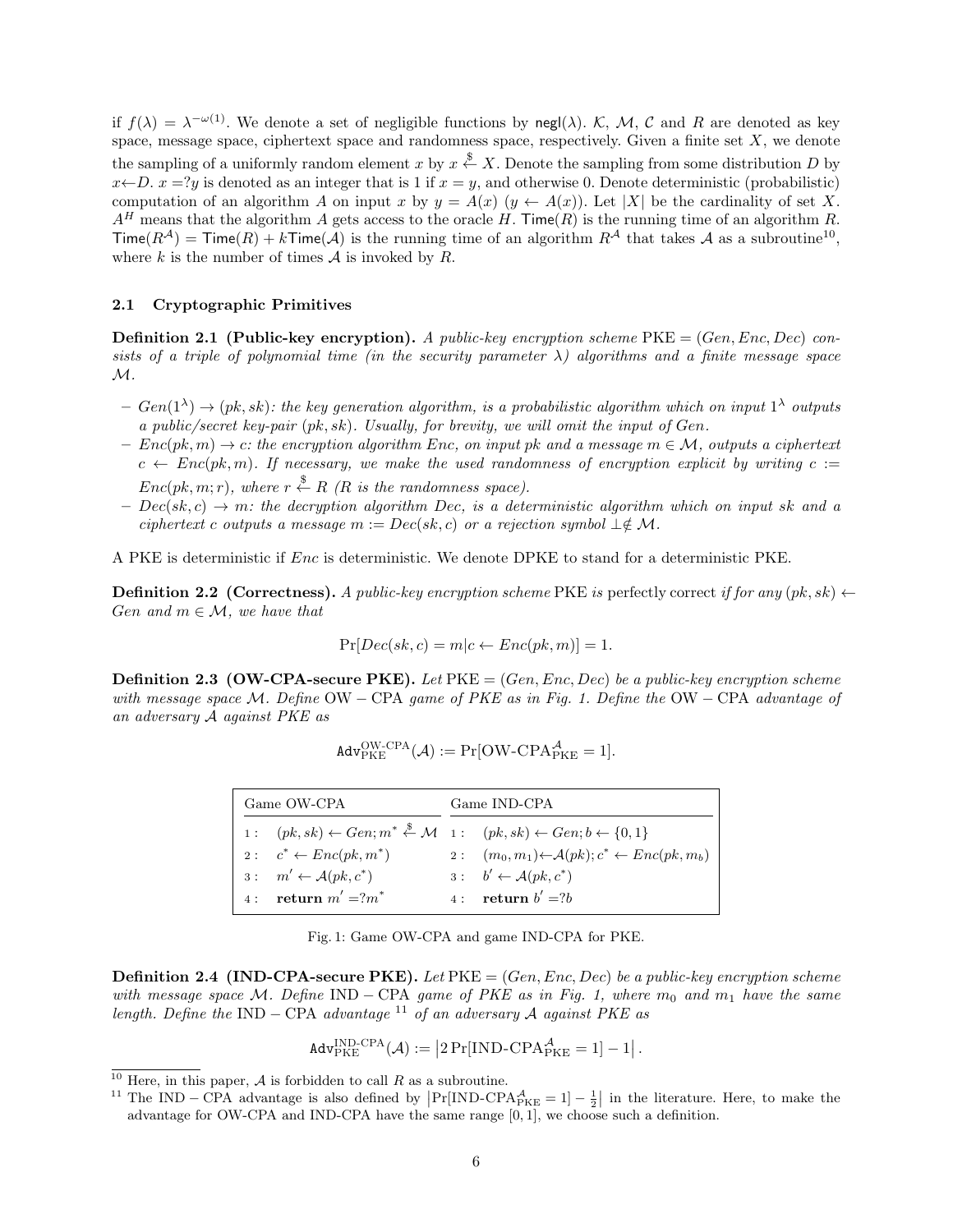Definition 2.5 (Key encapsulation). A key encapsulation mechanism KEM consists of three algorithms Gen, Encaps and Decaps.

- $Gen(1^{\lambda}) \rightarrow (pk, sk)$ : the key generation algorithm Gen outputs a key pair  $(pk, sk)$ . Usually, for brevity, we will omit the input of Gen.
- $-$  Encaps(pk)  $\rightarrow$  (K,c): the encapsulation algorithm Encaps, on input pk, outputs a tuple (K,c), where  $K \in \mathcal{K}$  and c is said to be an encapsulation of the key K.
- $Decaps(sk, c) \rightarrow K$ : the deterministic decapsulation algorithm Decaps, on input sk and an encapsulation c, outputs either a key  $K := Decaps(sk, c) \in K$  or a rejection symbol  $\perp \notin K$ .

| Game IND-CCA |                                                                                           |    | DecAPS(sk, c)           |  |  |
|--------------|-------------------------------------------------------------------------------------------|----|-------------------------|--|--|
|              | 1: $(pk, sk) \leftarrow Gen; b \stackrel{\$}{\leftarrow} \{0, 1\}$                        |    | 1: if $c = c^*$         |  |  |
|              | 2: $(K_0^*, c^*) \leftarrow Encaps(pk); K_1^* \stackrel{\$}{\leftarrow} \mathcal{K}^{-2}$ |    | return $\perp$          |  |  |
|              | $3: b' \leftarrow \mathcal{A}^{\text{Decaps}}(pk, c^*, K_h^*)$                            | 3: | else return             |  |  |
|              | 4: return $b' = ?b$                                                                       |    | 4: $K := Decaps(sk, c)$ |  |  |

Fig. 2: Game IND-CCA for KEM.

**Definition 2.6 (IND-CCA-secure KEM).** We define the IND – CCA game as in Fig. 2 and the IND – CCA advantage of an adversary A against KEM as

$$
\text{Adv}_{\text{KEM}}^{\text{IND-CCA}}(\mathcal{A}) := \left|2\Pr[\text{IND-CCA}_{\text{KEM}}^{\mathcal{A}} = 1] - 1\right|.
$$

#### 2.2 Quantum Computation

Here, we just briefly review some basics of quantum computation used in this paper. For a more thorough discussion, please refer to [34].

A quantum system A is a complex Hilbert space H with an inner product  $\langle \cdot | \cdot \rangle$ . The state of a quantum system is given by a vector  $|\Psi\rangle$  of unit norm  $(\langle \Psi | \Psi \rangle = 1)$ . Given quantum systems A and B over spaces  $\mathcal{H}_A$ and  $\mathcal{H}_B$ , respectively, we define the joint or composite quantum system through the tensor product  $\mathcal{H}_A \otimes \mathcal{H}_B$ . The product state of  $|\varphi_A\rangle \in \mathcal{H}_A$  and  $|\varphi_B\rangle \in \mathcal{H}_B$  is denoted by  $|\varphi_A\rangle \otimes |\varphi_B\rangle$  or simply  $|\varphi_A\rangle |\varphi_B\rangle$ . A *n*-qubit system lives in the joint quantum system of  $n$  two-dimensional Hilbert spaces. The standard computational basis  $B = \{|x\rangle\}$  for such a system is given by  $|x_1\rangle \otimes \cdots \otimes |x_n\rangle$  for  $x = x_1 \cdots x_n$ . Any (classical) bit string x is encoded into a quantum state by  $|x\rangle$ .

Quantum measurement. Quantum measurements are usually described by a collection  $\{M_x\}$  of measurement operators, which satisfy the completeness equation,  $\sum_x M_x^{\dagger} M_x = I$ . The index x refers to the measurement outcomes that may occur in the experiment. If the state of the quantum system is  $|\varphi\rangle$  immediately before the measurement then the probability that result x occurs is given by  $Pr(x) = \langle \varphi | M_x^{\dagger} M_x | \varphi \rangle$ , and the state of the system after the measurement is  $\frac{M_x|\varphi\rangle}{\sqrt{\Pr(x)}}$ . We say a measurement is in the standard computational basis  $B = \{|x\rangle\}$  if the measurement operator  $M_x$  is  $|x\rangle\langle x|$ . For a measurement of  $|\varphi\rangle$  in standard computational basis B, x is obtained with probability  $|\langle x|\varphi\rangle|^2$ .

Quantum algorithm. A quantum algorithm A over a Hilbert space  $\mathcal H$  with a standard orthonormal basis B is specified by unitary transformation U. The input to A is the initial state  $|x_0\rangle$ . Then U is applied to the system, and the final state is obtained  $|\varphi\rangle = U|x_0\rangle$ . At last, A's output is obtained by performing a measurement on  $|\varphi\rangle$ . We say that a quantum algorithm is efficient if U is composed of a polynomial number of universal basis gates (the Hadamard, CNOT, and phase shift gates are commonly used).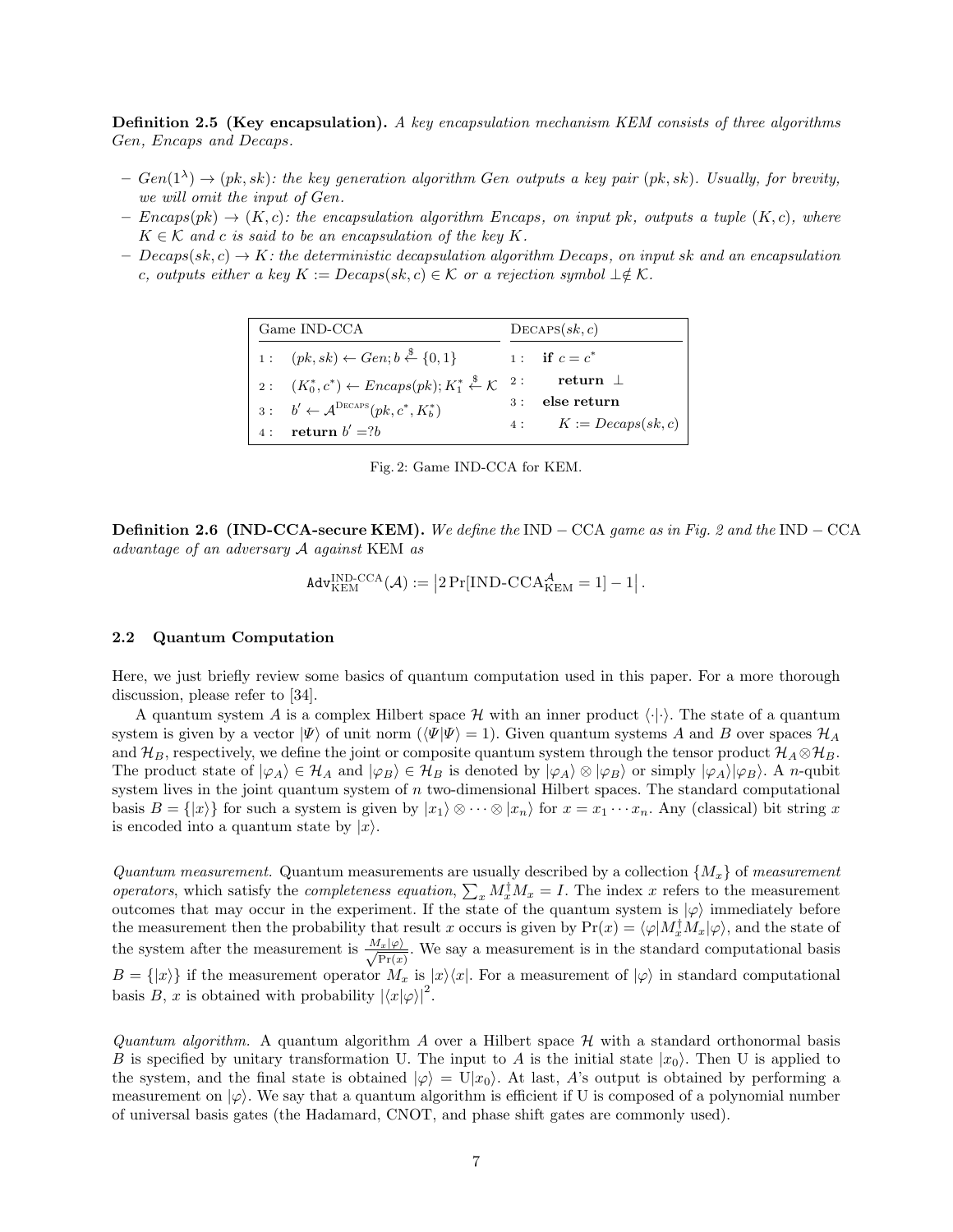Quantum random oracle model. Following [25, 49], we view a quantum oracle  $\mathcal{O}: \{0,1\}^n \to \{0,1\}^m$  as a mapping that takes basis state  $|x\rangle|y\rangle$  into basis state  $|x\rangle|y \oplus \mathcal{O}(x)\rangle$  for  $x \in \{0,1\}^n$  and  $y \in \{0,1\}^m$ , and model quantum adversaries with access to  $\mathcal O$  by the sequence U  $\circ \mathcal O$ , where U is a unitary transformation. The quantum random oracle model (QROM) [25] is an idealized model where hash functions are modeled as quantum random oracles, and the adversaries are given quantum access to these random oracles and *classical* access to all other oracles (e.g., decapsulation oracle).

# 3 Discrimination of quantum states

Quantum state discrimination [31–33] essentially describes the distinguishability of quantum systems in different states, and has many applications in quantum information field, such as quantum key distribution scheme based on discrimination between non-orthogonal quantum states [50, 51], the study on the foundation of quantum theory [52–55].

The best strategy adopted for quantum state discrimination depends largely on the figures of merit used, for instance, see reviews [31–33]. The three most common figures of merit are minimum-error discrimination, unambiguous state discrimination, and maximum confidence discrimination. Optimal quantum state discrimination is generally difficult apart from the case of two state discrimination. Fortunately, here, we focus on minimum-error discrimination between two pure states.

For two pure states (TPS)  $|\psi_0\rangle$  and  $|\psi_1\rangle$  with algebraic property

$$
|\psi_0\rangle = \sqrt{p}|a\rangle + \sqrt{1-p}|c\rangle
$$
 and  $|\psi_1\rangle = \sqrt{p}|b\rangle + \sqrt{1-p}|c\rangle$ ,

such that  $\langle a|b \rangle = \langle a|c \rangle = \langle b|c \rangle = 0$ , we consider following game.

Discrimination game DIST for a distinguisher D.

- $-$  Pick a uniform bit b, i.e.,  $b \stackrel{\$}{\leftarrow} \{0,1\},\$
- The distinguisher D on input  $|\psi_b\rangle$  outputs b' as a guessing of b,
- Return  $b' = ?b$ .

Define the distinguishing advantage of a distinguisher D against DIST game as

$$
\text{Adv}_{\text{TPS}}^{\text{DIST}}(\mathsf{D}) := \left| 2 \Pr[\text{DIST}_{\text{TPS}}^{\mathsf{D}} = 1] - 1 \right| = |\Pr[\mathsf{D} \Rightarrow 1|b = 0] - \Pr[\mathsf{D} \Rightarrow 1|b = 1]|.
$$

The goal of minimum-error discrimination here is to maximize above advantage by optimizing the distinguisher.

 $|P_0^1 - P_1^1|$ To discriminate quantum states, one natural approach is to perform a measurement. Let positive operator  $M_0$  and  $M_1$  be two measurement operators associated with a binary measurement M such that  $M_0 + M_1 = I$ . Let  $P_i^j = \langle \psi_i | M_j^{\dagger} M_j | \psi_i \rangle$  be the probability that the outcome j occurs when measuring  $|\psi_i \rangle$ . Then, . According to [34, Theorem 9.1], the upper bound of the distinguishing advantage I. Let  $P_i^j = \langle \psi_i | M_j^{\dagger} M_j | \psi_i \rangle$  be the probability that the outcome j occurs when measuring  $|\psi_i\rangle$ . Then,  $\text{Adv}_{\text{TPS}}^{\text{DIST}}(\mathsf{D}) = \left| P_0^1 - P_1^1 \right|$  $|P_0^1 - P_1^1|$  is exactly the trace distance between  $|\psi_0\rangle$  and  $|\psi_1\rangle$ ,  $D(|\psi_0\rangle, |\psi_1\rangle)$ , and there exists an *optimal* measurement  $M$  that attains this bound. For our specific case,

$$
D(|\psi_0\rangle, |\psi_1\rangle) = \sqrt{1 - |\langle \psi_0 | \psi_1 \rangle|^2} = \sqrt{p(2 - p)} \ge \sqrt{p}.
$$

The optimal measurement M attaining above bound can be found by spectral decomposition of operator  $X = \frac{1}{2}(|\psi_0\rangle\langle\psi_0| - |\psi_1\rangle\langle\psi_1|)$  into positive and negative parts [33]. Write the spectral decomposition of the operator by  $X = \lambda_+ X_+ - \lambda_- X_-$  with positive (negative) projector  $X_+ (X_-)$  and positive (negative) eigenvalue  $\lambda_+$  ( $\lambda_-$ ). Then, the *optimal* measurement M can be given by  $M_1 = X_+, M_0 = X_-$ . We note that such a spectral decomposition requires distinguisher D knowing both  $|\psi_0\rangle$  and  $|\psi_1\rangle$ . However, the distinguisher D used in Sec. 4 can only know  $|\psi_0\rangle$  or  $|\psi_1\rangle$ .

Before giving an elaborate measurement, we first present two typical constructions of distinguisher D knowing one of  $|\psi_0\rangle$  and  $|\psi_1\rangle$ . Without loss of generality, assume  $|\psi_0\rangle$  is known.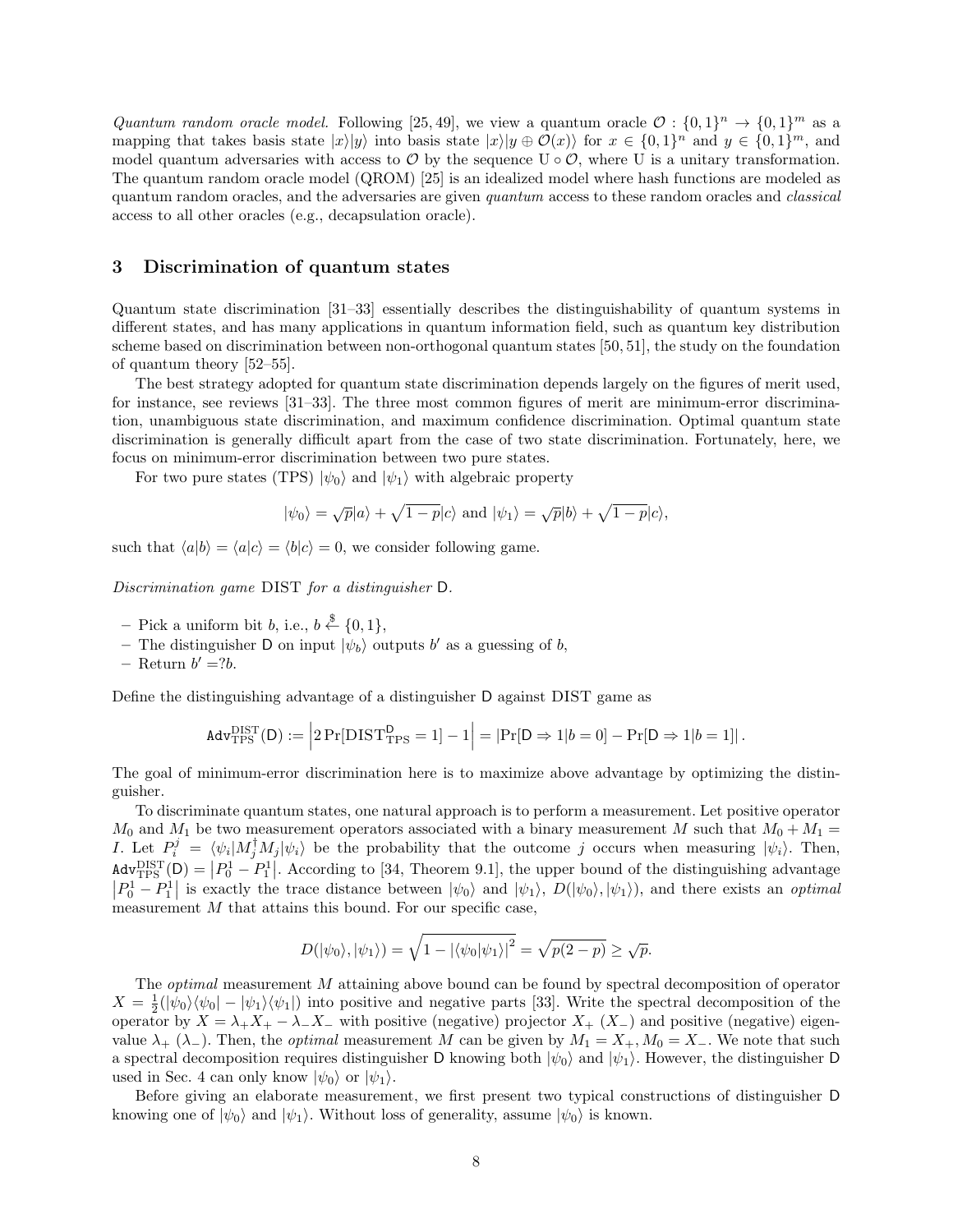One tests wether  $|\psi_b\rangle$  is equal to  $|\psi_0\rangle$  by a simple but important procedure known as the swap test introduced by [35]. In the test, take  $|\psi_0\rangle$  and  $|\psi_b\rangle$  as input, attach an ancilla qubit in state  $|0\rangle$ , then apply a Hadamard gate to the ancilla, followed by a controlled-SWAP gate (controlled on the ancilla), and another Hadamard gate. Finally, measure the ancilla qubit in standard computational basis. The measurement out puts 1 with probability 0 if  $b = 0$  and  $\frac{1}{2}(1 - |\langle \psi_0 | \psi_1 \rangle|^2)$  if  $b = 1$ . Thus, using this swap test, one can just have distinguishing advantage  $\left| \frac{1}{2}(1 - |\langle \psi_0 | \psi_1 \rangle|^2) \right| = \frac{1}{2}p(2 - p)$ .

and  $M_0 = I - M_1$ . Then, the measurement produces outcome 1 with probability 1 if  $b = 0$  and  $|\langle \psi_0 | \psi_1 \rangle|^2$  if Another distinguisher [34] can be constructed by directly performing a measurement with  $M_1 = |\psi_0\rangle \langle \psi_0|$  $b = 1$ . Thus, the distinguishing advantage is  $|p(2 - p)| = p(2 - p)$ .

As we have seen, the distinguishing advantages of above two typical distinguishers are far from the trace distance  $D(|\psi_0\rangle, |\psi_1\rangle) = \sqrt{p(2-p)}$ . Taking the algebraic property into consideration, we give an improved distinguisher of which the distinguishing advantage is at least  $\sqrt{p}$ .

**Lemma 3.1.** Let  $|\psi_0\rangle = \sqrt{p}|a\rangle + \sqrt{1-p}|c\rangle$  and  $|\psi_1\rangle = \sqrt{p}|b\rangle + \sqrt{1-p}|c\rangle$ , where  $\langle a|b\rangle = \langle a|c\rangle = \langle b|c\rangle = 0$ . Let  $M_1 = |\psi\rangle\langle\psi|$  and  $M_0 = I - M_1$ , where  $|\psi\rangle = \sin(x)|a\rangle + \cos(x)|c\rangle$  and  $x = \frac{1}{2}\arccos(-\frac{\sqrt{p}}{\sqrt{4-3p}})$  (sin(2x) ≥ 0). For a distinguisher D that performs a binary measurement with operators  $M_0$  and  $\dot{M_1}$ , the distinguishing advantage has a lower bound  $\sqrt{p}$ , i.e.,  $\text{Adv}^{\text{DIST}}_{\text{TPS}}(D) \geq \sqrt{p}$ .

 $\sqrt{p}$  and  $\cos(\theta) = \sqrt{1-p}$ . Then  $\sin(2\theta) = 2\sqrt{ }$ and  $cos(2x)$ *Proof.* Let  $\sin(\theta) = \sqrt{p}$  and  $\cos(\theta) = \sqrt{1-p}$ . Then  $\sin(2\theta) = 2\sqrt{p(1-p)}$  and  $\cos(2\theta) = 1-2p$ . Since  $x = \frac{1}{2} \arccos(-\frac{\sqrt{p}}{\sqrt{4-3p}})$  and  $\sin(2x) \ge 0$ ,  $\sin(2x) = 2\frac{\sqrt{1-p}}{\sqrt{4-3p}}$  and  $\cos(2x) = -\frac{\sqrt{p}}{\sqrt{4-3p}}$ . The distinguishing advantage

$$
Adv_{TPS}^{DIST}(D) = \left| \langle \psi_0 | M_1^\dagger M_1 | \psi_0 \rangle - \langle \psi_1 | M_1^\dagger M_1 | \psi_1 \rangle \right|
$$
  
\n
$$
= \left| (\sin(x)\sin(\theta) + \cos(x)\cos(\theta))^2 - (\cos(x)\cos(\theta))^2 \right|
$$
  
\n
$$
= \left| \sin^2(x)\sin^2(\theta) + 2\sin(x)\sin(\theta)\cos(x)\cos(\theta) \right|
$$
  
\n
$$
= \frac{1 - \cos(2x)}{2} \cdot \frac{1 - \cos(2\theta)}{2} + \frac{1}{2}\sin(2x)\sin(2\theta)
$$
  
\n
$$
= p \frac{1 - \cos(2x)}{2} + \sqrt{p(1 - p)} \cdot \sin(2x)
$$
  
\n
$$
= \sqrt{p} (\frac{\sqrt{p} + \sqrt{4 - 3p}}{2})
$$

It is easy to verify that  $\sqrt{p} + \sqrt{4 - 3p} \ge 2$  for  $0 \le p \le 1$ . Thus, we have

$$
Adv_{TPS}^{DIST}(D) \geq \sqrt{p}.
$$

 $\Box$ 

## 4 An unbounded quantum adversary against the IND-CCA security of KEM

In this section, we will construct an unbounded quantum adversary against the IND-CCA security of  $KEM - U_m^{\measuredangle} = U_m^{\measuredangle}[\text{DPKE}, H, f]$  shown by Fig. 3, where DPKE =  $(Gen', Enc', Dec')$ , a hash function  $H: \mathcal{M} \to \mathcal{K}$ , and a pseudorandom function (PRF) f with key space  $\mathcal{K}^{prf}$ . The IND-CCA game of KEM –  $U_m^{\mathcal{L}}$ is given by Fig. 4.

Let  $\mathcal{A}(1^{\lambda},pk,c^*,K_b)$  be a quantum adversary against the IND-CCA game of KEM –  $\cup_{m=1}^{\mathcal{L}}$  that does as follows,

- 1. Search a  $m^* \in \mathcal{M}$  such that  $Enc'(pk, m^*) = c^*$ . If no one (or more than one) is found, output 1 and terminate the procedure.
- 2. Pick a real p such that  $0 \le p \le 1$ .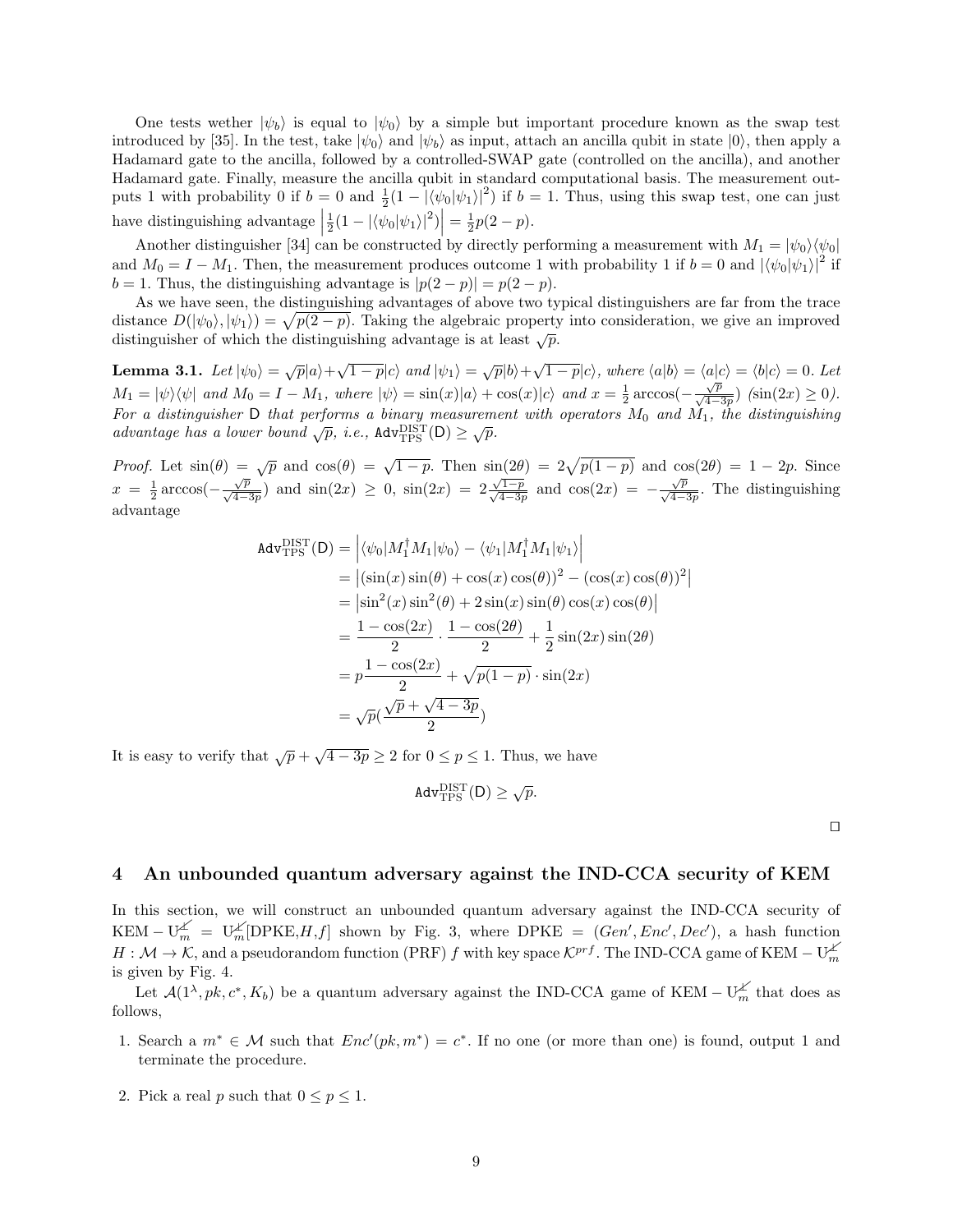- 3. Sample a m' according to the uniform distribution over  $\{m' \in \mathcal{M} : m' \neq m^*\}.$
- 4. Query the random oracle H with quantum state  $|\psi_{-1}\rangle := \sqrt{p}|m^*\rangle|0\rangle + \sqrt{1-p}|m'\rangle|\Sigma\rangle$ , where  $|\Sigma\rangle$  $\sum_{k \in \mathcal{K}} \frac{1}{\sqrt{|\mathcal{K}|}} |k\rangle$  can be derived by  $H^{\otimes \log |\mathcal{K}|} |0\rangle$ . The random oracle returns  $|\psi_0\rangle : \stackrel{(*)}{=} \sqrt{p} |m^*\rangle |K_0\rangle$  +  $\frac{\sqrt{1-p}}{\sqrt{1-p}}$  $\frac{\sqrt{|\mathcal{L}|}}{\sqrt{2}}$ .
- 5. Perform a binary measurement M on  $|\psi_0\rangle$  with operators  $M_1 = |\Psi\rangle\langle\Psi|$  and  $M_0 = I M_1$ , where  $|\Psi\rangle = \sin(x)|m^*\rangle|K_b\rangle + \cos(x)|m'\rangle|\Sigma\rangle$  and  $x = \frac{1}{2}\arccos(-\frac{\sqrt{p}}{\sqrt{4-3p}})(\sin(2x) \ge 0).$
- 6. Output the measurement outcome.

| Gen |                    | Encaps(pk) | Decaps(sk', c) |                                                                                                     |  |
|-----|--------------------|------------|----------------|-----------------------------------------------------------------------------------------------------|--|
|     |                    |            |                | 1: $(pk, sk) \leftarrow Gen'$ 1: $m \stackrel{\$}{\leftarrow} \mathcal{M}$ 1: Parse $sk' = (sk, k)$ |  |
|     |                    |            |                | 2: $k \stackrel{\$}{\leftarrow} \mathcal{K}^{prf}$ 2: $c := Enc'(pk, m)$ 2: $m' := Dec'(sk, c)$     |  |
|     | $3:sk' := (sk, k)$ |            |                | 3: $K := H(m)$ 3: if $Enc'(pk, m') = c$                                                             |  |
|     |                    |            |                | 4: return $(pk, sk')$ 4: return $(K, c)$ 4: return $K := H(m')$                                     |  |
|     |                    |            |                | 5: else return                                                                                      |  |
|     |                    |            |                | 6: $K := f(k, c)$                                                                                   |  |

Fig. 3: IND-CCA-secure KEM −  $\text{U}_m^{\not\perp} = \text{U}_m^{\not\perp}[\text{DPKE}, H, f]$ 

| IND-CCA game of KEM – $U_m^{\neq}$                                                  | DECAPS $(c \neq c^*)$ |                          |  |
|-------------------------------------------------------------------------------------|-----------------------|--------------------------|--|
| $1: (pk, sk') \leftarrow Gen; H \stackrel{\$}{\leftarrow} \Omega_H$                 |                       | 1: Parse $sk' = (sk, k)$ |  |
| 2: $m^* \stackrel{\$}{\leftarrow} \mathcal{M}; c^* := Enc'(pk, m^*)$                |                       | 2: $m' := Dec'(sk, c)$   |  |
| $3: K_0^* := H(m^*)$                                                                |                       | 3: if $Enc'(pk, m') = c$ |  |
| 4: $K_1^* \overset{\$}{\leftarrow} \mathcal{K}; b \overset{\$}{\leftarrow} \{0,1\}$ |                       | 4: return $K := H(m')$   |  |
|                                                                                     |                       | 5: else return           |  |
| 5: $b' \leftarrow A^{H,\text{Decaps}}(pk, c^*, K_b^*)$                              |                       | 6: $K := f(k, c)$        |  |
| 6: return $b' = ?b$                                                                 |                       |                          |  |

Fig. 4: IND-CCA game of KEM –  $U_m^{\neq}$ 

*Remark:* The equation  $(*)$  is derived by

$$
|\psi_0\rangle = \mathcal{O}_H |\psi_{-1}\rangle = \sqrt{p}|m^*\rangle |H(m^*)\rangle + \sqrt{1-p}|m'\rangle |(\sum_{k \in \mathcal{K}} \frac{1}{|\mathcal{K}|} |k \oplus H(m')\rangle)
$$

$$
= \sqrt{p}|m^*\rangle |K_0\rangle + \sqrt{1-p}|m'\rangle |(\sum_{k \in \mathcal{K}} \frac{1}{|\mathcal{K}|} |k\rangle)
$$

$$
= \sqrt{p}|m^*\rangle |K_0\rangle + \sqrt{1-p}|m'\rangle |\Sigma\rangle.
$$

Theorem 4.1 (The advantage of  $A$  in the QROM.). If the underlying DPKE is perfectly correct, the advantage of A against the IND-CCA security of KEM –  $U_m^{\cancel{K}}$  is at least  $\sqrt{p}(1-\frac{1}{|K|})$ .

*Proof.* In the IND-CCA game of KEM –  $\bigcup_{m}^{\mathcal{L}}$ ,  $c^* = Enc'(pk, m^*)$ , where  $m^* \stackrel{\$}{\leftarrow} \mathcal{M}$ , thus there exists at least one  $m^* \in \mathcal{M}$  such that  $Enc'(pk, m^*) = c^*$ . Since DPKE is perfectly correct, there exists no mo one  $m^* \in \mathcal{M}$  such that  $Enc'(pk, m^*) = c^*$ . Since DPKE is perfectly correct, there exists no more than one  $m^*$  such that  $Enc'(pk, m^*) = c^*$ . Thus, the  $m^*$  that A gets is exactly the one chosen by the challenger.

Let  $|\psi_1\rangle := \sqrt{p}|m^*\rangle|K_1\rangle + \sqrt{1-p}|m'\rangle|\Sigma\rangle$ . Let  $|a\rangle = |m^*\rangle|K_0\rangle$ ,  $|b\rangle = |m^*\rangle|K_1\rangle$ , and  $|c\rangle = |m'\rangle|\Sigma\rangle$ .<br>Then,  $|\psi_0\rangle$ ,  $|\psi_1\rangle$ ,  $|\Psi_0\rangle$  and  $|\Psi_1\rangle$  can be rewritten as  $|\psi_0\rangle = \sqrt{p}|a\rangle + \sqrt{1-p}|c\rangle$ ,  $|\psi_1\rangle = \sqrt{p}|b\r$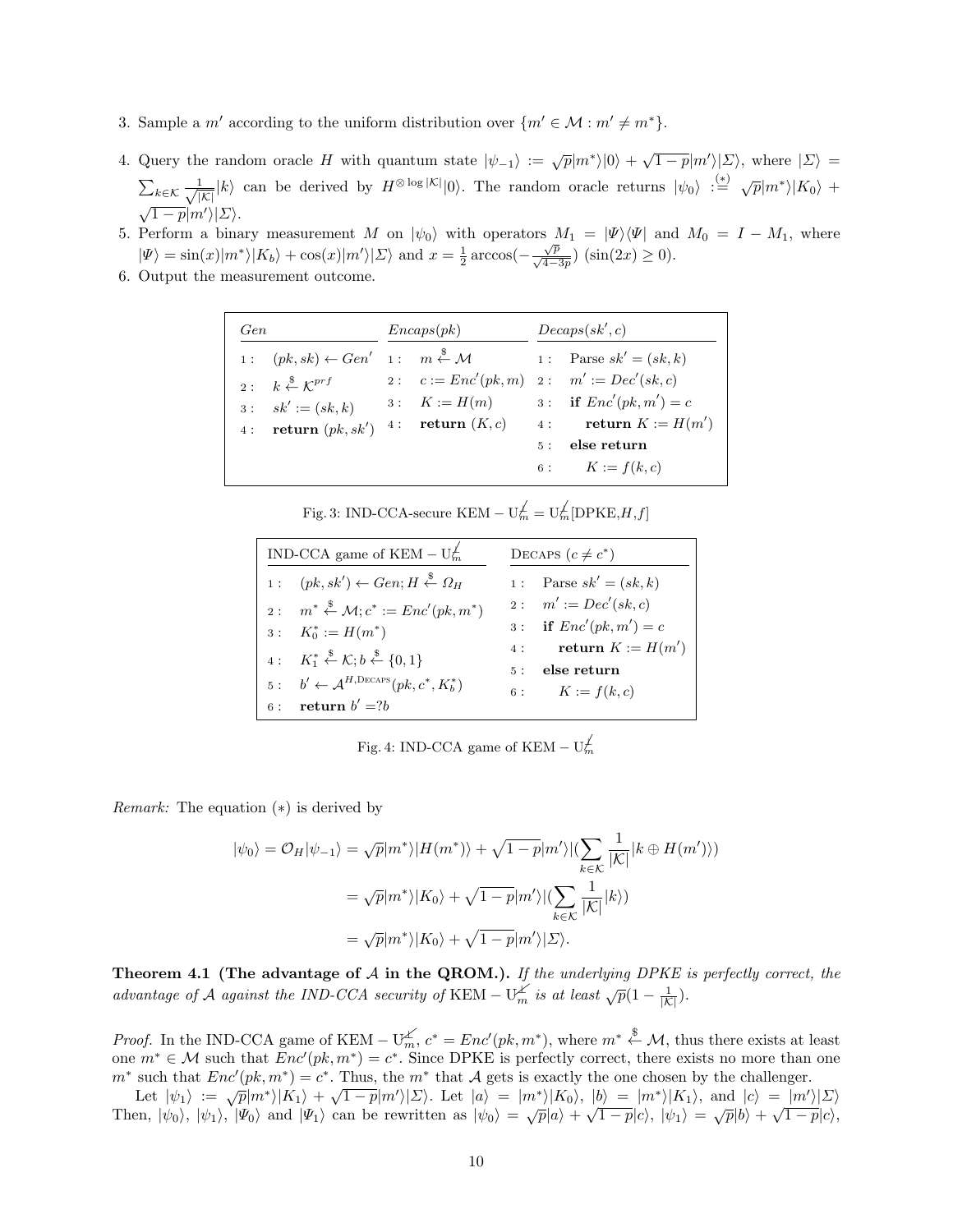$|\Psi_0\rangle = \sin(x)|a\rangle + \cos(x)|c\rangle$  and  $|\Psi_1\rangle = \sin(x)|b\rangle + \cos(x)|c\rangle$ . The probability  $Pr[\mathcal{A} \Rightarrow 1]$  that A outputs 1 is  $|\langle \psi_0|\Psi_0\rangle|^2$  if  $b = 0$ , and  $|\langle \psi_0|\Psi_1\rangle|^2$  if  $b = 1$ . Thus,

$$
\text{Adv}_{\text{KEM}-\text{U}_{m}^{f}}^{\text{IND-CCA}}(\mathcal{A}) = \left| \left| \langle \psi_{0} | \Psi_{0} \rangle \right|^{2} - \left| \langle \psi_{0} | \Psi_{1} \rangle \right|^{2} \right|.
$$

When  $K_0 = K_1$ ,  $|\Psi_0\rangle = |\Psi_1\rangle$  and the advantage of A is 0. In the following, we consider the case  $K_0 \neq K_1$ . It's easy to verify that when  $K_0 \neq K_1$ ,  $\langle a|b \rangle = \langle a|c \rangle = \langle b|c \rangle = 0$  since  $m^* \neq m'$ . Thus,  $|\langle \psi_0|\Psi_1 \rangle|^2 = |\langle \psi_1|\Psi_0 \rangle|^2$ . Therefore, the advantage of A will become

$$
\mathsf{Adv}_{\mathsf{KEM}-\mathsf{U}_{m}^{\mathsf{N}}}\mathsf{D}\text{-}\mathsf{CCA}}^{\mathsf{NLOCA}}(\mathcal{A})=\left|\left|\left\langle\psi_{0}|\varPsi_{0}\right\rangle\right|^{2}-\left|\left\langle\psi_{1}|\varPsi_{0}\right\rangle\right|^{2}\right|.
$$

That is, the advantage function  $\text{Adv}_{\text{KEM}-\text{U}_{m}^{L}}^{IND-CCA}(\mathcal{A})$  of  $\mathcal{A}$  is exactly the distinguishing advantage  $\text{Adv}_{\text{TPS}}^{DIST}(D)$  of a distinguisher D that distinguishes quantum state  $|\psi_0\rangle$  from quantum state  $|\psi_1\rangle$  by a binary measurement M' with operators  $M'_1 = |\Psi_0\rangle\langle\Psi_0|$  and  $M'_0 = I - M'_1$ . Thus, according to Lemma 3.1, if  $K_0 \neq K_1$ , we have  $\text{Ad}v^{\text{IND-CCA}}_{\text{KEM-Um}}(\mathcal{A}) \geq \sqrt{p}$ . Note that  $K_0 \neq K_1$  with probability  $1 - \frac{1}{|\mathcal{K}|}$ . Thus, we have

$$
\text{Adv}_{\text{KEM}-\text{U}_{m}^{\neq}}^{\text{IND-CCA}}(\mathcal{A}) \geq \sqrt{p}(1 - \frac{1}{|\mathcal{K}|}) \approx \sqrt{p}.
$$

In the ROM,  $A$  can only classically query the random oracle  $H$ . That is, before querying  $H$ , the input state is measured in standard computational basis. Then, with probability  $p(1-p, \text{resp.}), \mathcal{A}$  will query  $m^*$  $(m', \text{resp.})$  to H and get a return hash value  $H(m^*)$   $(H(m'), \text{ resp.})$ . Note that classical states (orthogonal quantum states) can be perfectly distinguished. Thus, by testing the equality between the return hash value and  $K_b$ , A can break the IND-CCA security of KEM –  $\bigcup_{m=1}^{\infty}$  with advantage  $1-\frac{1}{\mathcal{K}}$  if  $m^*$  is queried, and 0 if m' is queried. Thus, in the ROM, the advantage of A will become  $p(1 - \frac{1}{|K|})$ .

# 5 The advantage of a typical measurement-based reduction

In this section, we will bound the advantage of a measurement-based reduction that runs the quantum adversary  $A$  (described in Sec. 4), measures  $A$ 's hash query and uses the measurement outcome to break the OW-CPA security of the underlying DPKE. Note that the quantum adversary  $A$  in Sec. 4 just makes a single query to the random oracle H and no queries to the DECAPS oracle. Thus, the total number q of  $\mathcal{A}$ 's queries to various oracles is one, i.e.,  $q = 1$ .

First, consider a *natural* measurement-based reduction  $R^A(pk, c^*)$  that samples a  $k \in \mathcal{K}$ , runs  $A(pk, c^*, k)$ , measures  $A$ 's query to  $H$  in computational basis and outputs the measurement outcome. It is apparent that for this natural measurement-based reduction  $R^{\mathcal{A}}(pk, c^*)$ , the advantage against the OW-CPA security of the underlying DPKE is p, that is  $\text{Adv}_{\text{DFKE}}^{\text{OW-CPA}}(R^{\mathcal{A}}) = p$ . Actually, the proof in [17] for KEM –  $U_m^{\mathcal{A}}$  from the OW-CPA security of the underlying DPKE exactly adopted this natural measurement-based reduction.  $\frac{1}{2}$ *inevitably* has a quadratic security loss,  $\text{Adv}_{\text{KEM}-U_{m}^{f}}^{IND-CCA}(A) \geq \sqrt{p} = \sqrt{\text{Adv}_{\text{DPKE}}^{OW-CPA}(R^{\mathcal{A}})}$ , which matches the Thus, through the adversary  $A$ , we have demonstrated that natural measurement-based reduction in [17] bound given by [17].

Next, we will bound the advantage of a typical class of measurement-based reductions. Precisely, we consider a reduction  $R^{\mathcal{A}}(pk_1, c_1^*)$  that runs  $\mathcal{A}(pk, c^*, K_b)$  once and without rewinding (we do **not** require  $(pk, c^*) = (pk_1, c_1^*)$ ), measures  $\mathcal{A}$ 's query input in computational basis, use the measurement outcome break the OW-CPA security of the underlying DPKE.

Theorem 5.1. If the underlying DPKE is perfectly correct, for any above described measurement-based reduction  $R^{\mathcal{A}}$ , there exist two meta-reductions  $MR_1^R$  and  $MR_2^R$  against the OW-CPA security of the underlying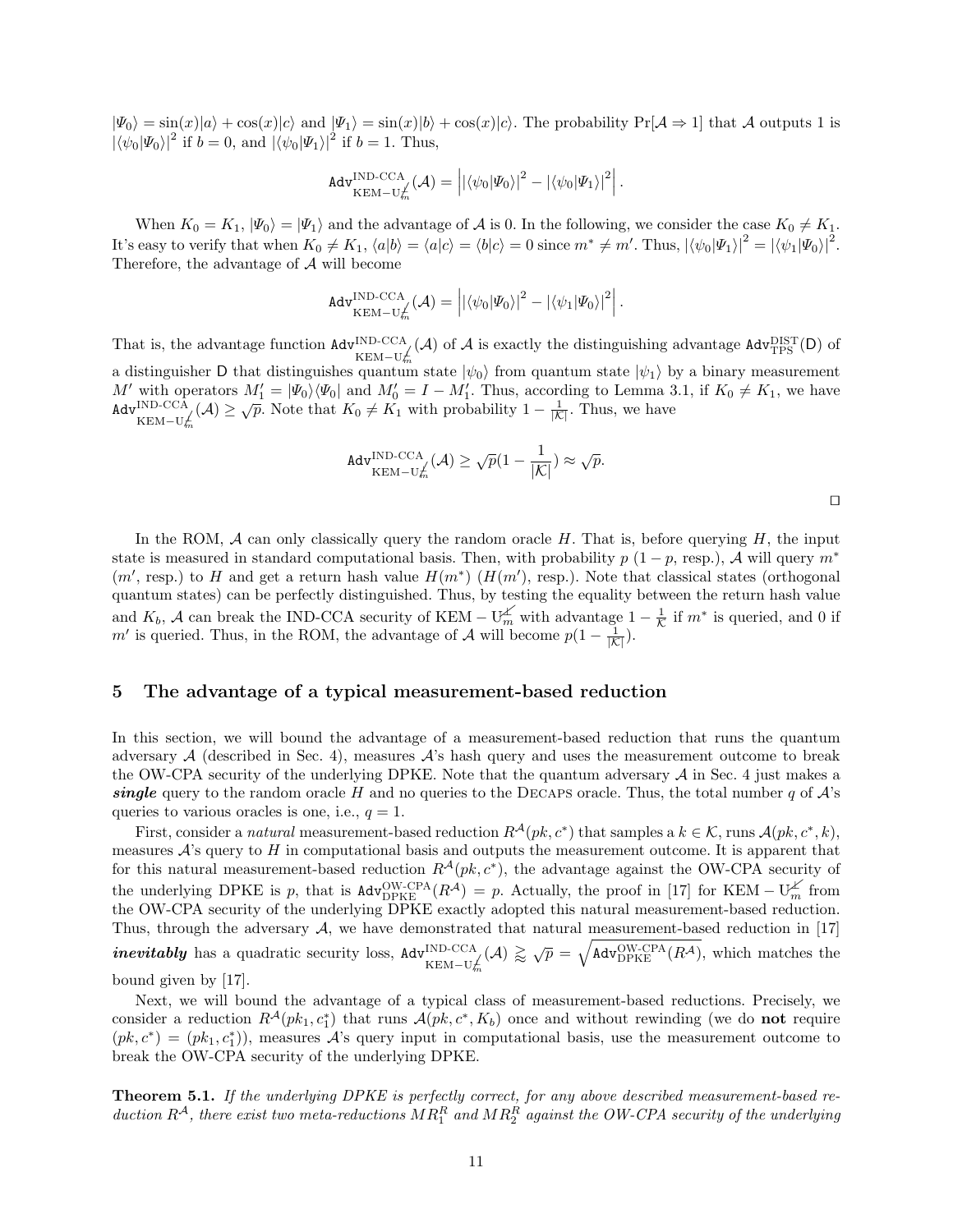DPKE such that

$$
\mathtt{Adv}_{\mathrm{DPKE}}^{\mathrm{OW-CPA}}(R^\mathcal{A}) \leq p + \mathtt{Adv}_{\mathrm{DPKE}}^{\mathrm{OW-CPA}}(MR_1^R) + \frac{|\mathcal{M}|}{|\mathcal{M}|-1} \mathtt{Adv}_{\mathrm{DPKE}}^{\mathrm{OW-CPA}}(MR_2^R),
$$

and  $\mathcal{T}$ ime( $R$ )  $\approx \mathcal{T}$ ime( $MR_1^R$ )  $\approx \mathcal{T}$ ime( $MR_2^R$ ).

Since the underlying DPKE is perfectly correct, there exists no more than one  $m^*$  such that  $Enc'(pk, m^*) =$  $c^*$ . Let EXI (INE) be the event that there exists a (no)  $m^*$  such that  $Enc'(pk, m^*) = c^*$ . Thus,

$$
\begin{aligned} \n\text{Adv}_{\text{DFKE}}^{\text{OW-CPA}}(R^{\mathcal{A}}) &= \Pr[R^{\mathcal{A}} \Rightarrow m^* \wedge \text{ExI}] + \Pr[R^{\mathcal{A}} \Rightarrow m^* \wedge \text{INE}] \\ \n&\le \Pr[\text{ExI}] \cdot \Pr[R^{\mathcal{A}} \Rightarrow m^* | \text{ExI}] + \Pr[R^{\mathcal{A}} \Rightarrow m^* \wedge \text{INE}]. \n\end{aligned} \tag{1}
$$

Denote Good (Bad, resp.) as the event that the measurement of  $\mathcal{A}$ 's query returns (no, resp.)  $m^*$  such that  $Enc(pk, m^*) = c^*$ . It's apparent that  $Pr[Goob]ExI] = p$  and  $Pr[BAD]ExI] = 1 - p$ . Thus, we have

$$
Pr[R^{A} \Rightarrow m^{*}|ExI] = Pr[R^{A} \Rightarrow m^{*}|ExI \land GoOD] Pr[GoOD|ExI] + Pr[R^{A} \Rightarrow m^{*}|ExI \land BAD] Pr[BAD|ExI] \leq p + Pr[R^{A} \Rightarrow m^{*}|ExI \land BAD].
$$
 (2)

Combining the equations (1) and (2), we have

$$
\mathsf{Adv}_{\mathsf{DPKE}}^{\mathsf{OW-CPA}}(R^{\mathcal{A}}) \leq p + \Pr[R^{\mathcal{A}} \Rightarrow m^* \land \mathsf{INE}] + \Pr[\mathsf{ExI}] \cdot \Pr[R^{\mathcal{A}} \Rightarrow m^* | \mathsf{ExI} \land \mathsf{BAD}].
$$

We give upperbounds of  $Pr[R^{\mathcal{A}} \Rightarrow m^* \wedge INE]$  and  $Pr[ExI] \cdot Pr[R^{\mathcal{A}} \Rightarrow m^* | BAD \wedge ExI]$  by following Lemmas 5.1 and 5.2.

**Lemma 5.1.** There exists a meta-reduction  $MR_1^R$  such that  $Pr[R^{\mathcal{A}} \Rightarrow m^* \wedge INE] \leq \text{Adv}_{DPKE}^{OW-CPA}(MR_1^R)$ , and  $\text{Time}(R) \approx \text{Time}(MR_1^R).$ 

*Proof.* Let  $\mathcal{A}_1(pk, c^*, K_b)$  be a trivial adversary against the IND-CCA game of KEM –  $\bigcup_{m=1}^{\infty}$  that always returns 1 and does nothing else. It is obvious that when INE happens, both A and  $\mathcal{A}_1(pk, c^*, K_b)$  just outputs 1, and  $Pr[R^{\mathcal{A}} \Rightarrow m^* \wedge I_{NE}] = Pr[R^{\mathcal{A}_1} \Rightarrow m^* \wedge I_{NE}].$ 

Construct a meta reduction  $MR_1^R(pk_1, c_1^*)$  against the OW-CPA security of DPKE as follows,

- 
- 1. Run  $R^{A_1}(pk_1, c_1^*)$ .<br>
2. Simulate  $A_1(pk, c^*, K_b)$  for  $R^{A_1}(pk_1, c_1^*)$ .
- 3. Return  $R^{\mathcal{A}_1}$ 's output.

It's easy to see that  $\text{Adv}_{\text{DPKE}}^{\text{OW-CPA}}(MR_1^R) = \text{Adv}_{\text{DPKE}}^{\text{OW-CPA}}(R^{\mathcal{A}_1})$ . Since  $\text{Adv}_{\text{DPKE}}^{\text{OW-CPA}}(R^{\mathcal{A}_1}) \geq \Pr[R^{\mathcal{A}_1} \Rightarrow m^* \wedge \text{INE}],$ we have

$$
\Pr[R^{\mathcal{A}} \Rightarrow m^* \wedge \text{Ine}] \leq \text{Adv}_{\text{DPKE}}^{\text{OW-CPA}}(MR_1^R).
$$

Since  $\mathsf{Time}(\mathcal{A}_1) \in \mathsf{negl}(\lambda)$ ,  $\mathsf{Time}(MR_1^R) \approx \mathsf{Time}(R) + \mathsf{Time}(\mathcal{A}_1) \approx \mathsf{Time}(R)$ .

**Lemma 5.2.** There exists a meta-reduction  $MR_2^R$  such that

$$
\Pr[\text{ExI}] \cdot \Pr[R^{\mathcal{A}} \Rightarrow m^*|\text{ExI} \land \text{BAD}] \le \frac{|\mathcal{M}|}{|\mathcal{M}|-1} \text{Adv}_{\text{DPKE}}^{\text{OW-CPA}}(MR_2^R),
$$

and  $\mathcal{T}$ ime $(R) \approx \mathcal{T}$ ime $(MR_2^R)$ .

*Proof.* Let  $\mathcal{A}_2(pk, c^*, K_b)$  be an adversary against the IND-CCA game of KEM –  $\bigcup_{m=1}^{\infty}$  as follows,

- 1. Pick a real p such that  $0 \le p \le 1$ .
- 2. Query the random oracle H with quantum state  $\psi'_{-1} = \sum_{m,k} \frac{1}{\sqrt{|\mathcal{M}| \cdot |\mathcal{K}|}} |m\rangle |k\rangle$ .
- 3. After the return of the random oracle  $H$ , output 1 with probability 1.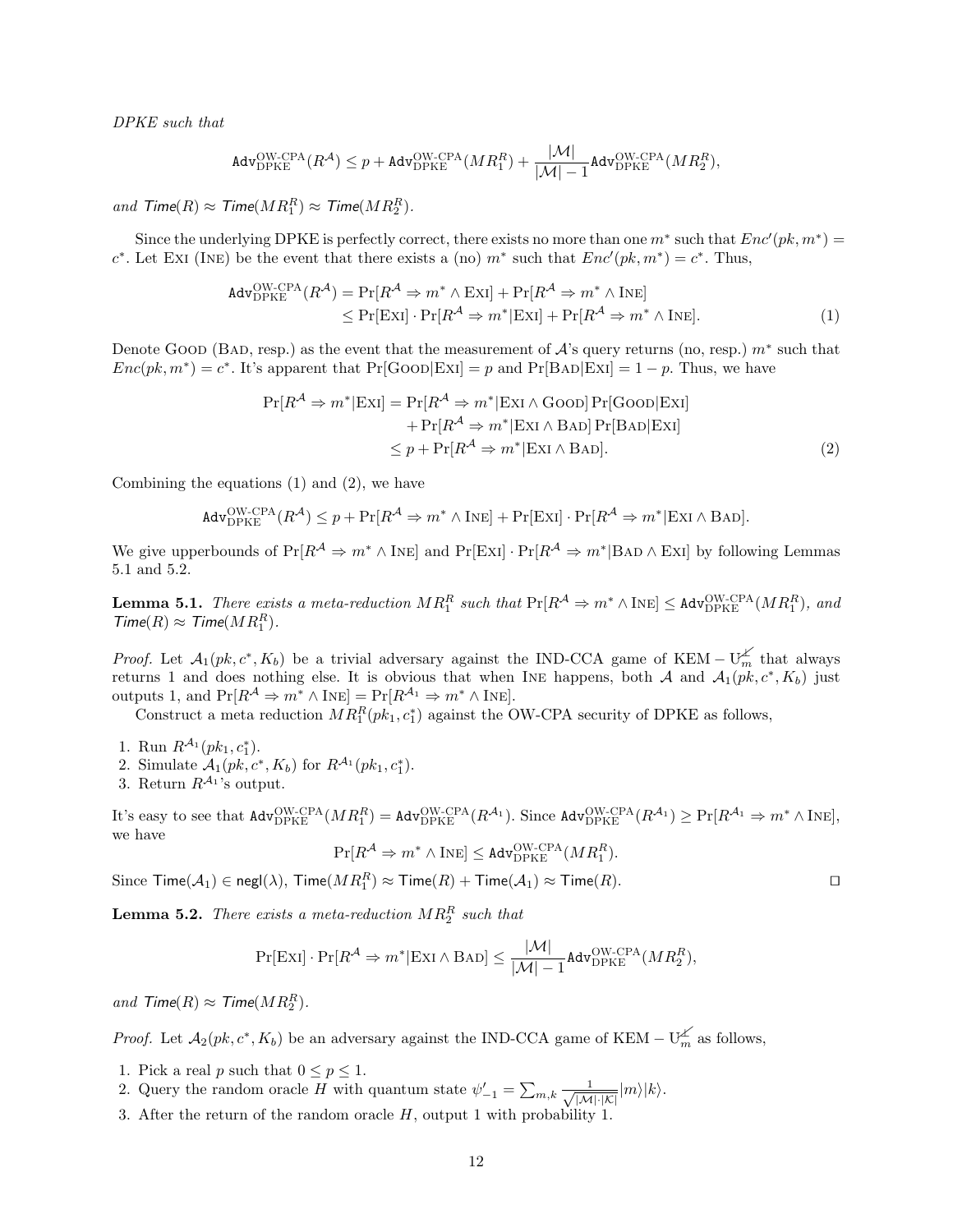We note that under the condition EXI ∧ BAD, both measurement outcomes of A's query and A<sub>2</sub>'s query obey the uniform distribution over  $\{m' \in \mathcal{M} : m' \neq m^*\}$ . Thus,  $\Pr[R^{\mathcal{A}} \Rightarrow m^*|\text{EXI} \wedge \text{BAD}] = \Pr[R^{\mathcal{A}_2} \Rightarrow$  $m*|Ex \wedge BAD|$  due to the fact that R just uses the information of the measurement outcome to break the OW-CPA sucurity.

Construct a meta reduction  $MR_2^R(pk_1, c_1^*)$  against the OW-CPA security of the underlying DPKE as follows,

- 
- 1. Run  $R^{A_2}(pk_1, c_1^*)$ .<br>
2. Simulate  $A_2(pk, c^*, K_b)$  for  $R^{A_2}(pk_1, c_1^*)$ .
- 3. Return  $R^{\mathcal{A}_2}$ 's output.

It is easy to see that for above  $\mathcal{A}_2$  and  $MR_2^R$ , Pr[GOOD|EXI] =  $\frac{1}{|\mathcal{M}|}$  and Pr[BAD|EXI] =  $1 - \frac{1}{|\mathcal{M}|}$ . Then, we have

$$
Adv_{\text{DPKE}}^{\text{OW-CPA}}(MR_2^R) = Adv_{\text{DPKE}}^{\text{OW-CPA}}(R^{\mathcal{A}_2}) \ge \Pr[R^{\mathcal{A}_2} \Rightarrow m^*|\text{ExI}] \cdot \Pr[\text{ExI}]
$$

$$
\ge (1 - \frac{1}{|\mathcal{M}|}) \Pr[R^{\mathcal{A}_2} \Rightarrow m^*|\text{ExI} \wedge \text{BAD}] \cdot \Pr[\text{ExI}]
$$

$$
= (1 - \frac{1}{|\mathcal{M}|}) \Pr[R^{\mathcal{A}} \Rightarrow m^*|\text{ExI} \wedge \text{BAD}] \cdot \Pr[\text{ExI}]
$$

as we wanted. Since  $\mathsf{Time}(\mathcal{A}_2) \in \mathsf{negl}(\lambda)$ ,  $\mathsf{Time}(MR_2^R) \approx \mathsf{Time}(R) + \mathsf{Time}(\mathcal{A}_2) \approx \mathsf{Time}(R)$ .

# 6 Main results

Combing Theorems 4.1 and 5.1, we can directly obtain following main Theorem.

**Theorem 6.1.** If the underlying DPKE is perfectly correct, there exists a quantum adversary  $A$  against the IND-CCA security of KEM –  $U_m^{\nleq}$  such that for any measurement-based reduction  $R^{\mathcal{A}}$  that runs  $\mathcal{A}$  (once and without rewinding), measures  $A$ 's query and uses the measurement outcome to break the OW-CPA security of the underlying DPKE, there exist two meta-reductions  $MR_1^R$  and  $MR_2^R$  which take R as a subroutine to break the OW-CPA security of the underlying DPKE such that  $\text{Adv}^{\text{IND-CCA}}_{\text{KEM-U}}(\mathcal{A}) \ge$ <br>1

$$
(1-\frac{1}{|\mathcal{K}|})\sqrt{{\rm{Adv}}_{{\rm{DPKE}}}^{{\rm{OW-CPA}}}(R^\mathcal{A})-{\rm{Adv}}_{{\rm{DPKE}}}^{{\rm{OW-CPA}}}(MR_1^R)-\frac{|\mathcal{M}|}{|\mathcal{M}|-1}{\rm{Adv}}_{{\rm{DPKE}}}^{{\rm{OW-CPA}}}(MR_2^R),
$$

and  $\mathcal{T}$ ime( $R$ )  $\approx \mathcal{T}$ ime( $MR_1^R$ )  $\approx \mathcal{T}$ ime( $MR_2^R$ ).

Assuming that no PPT adversary can break the OW-CPA security of the underlying DPKE with non-negligible probability, we must have that  $\text{Adv}_{\text{DFKE}}^{\text{OW-CPA}} (MR_1^R) \approx \text{Adv}_{\text{DFKE}}^{\text{OW-CPA}} (MR_2^R) \in \text{negl}(\lambda)$  since Time( $MR_1^R$ )  $\approx$  Time( $MR_2^R$ )  $\approx$  Time(R) is polynomial<sup>12</sup>, and the message space M is exponentially large due to the brute-force attack. For real-world applications, the key space  $K$  is also exponentially large. Thus,  $1 - \frac{1}{|\mathcal{K}|} \approx \frac{|\mathcal{M}|}{|\mathcal{M}| - 1} \approx 1.$ 

Informally, Theorem 6.1 shows the existence of a quantum adversary  $A$  against the IND-CCA security of KEM –  $U_m^{\chi'}$  with advantage  $\epsilon_{\mathcal{A}} = \text{Adv}_{\text{KEM}-U_m^{\chi'}}^{\text{IND-CCA}}(\mathcal{A})$  such that for any typical measurement-based reduction  $R^{\mathcal{A}}$  that takes  $\mathcal{A}$  as a subroutine to break the OW-CPA security of the underlying DPKE, the advantage  $\epsilon_R = \text{Adv}_{\text{DFKE}}^{\text{OW-CPA}}(R^{\mathcal{A}})$  is approximately at most  $\epsilon_{\mathcal{A}}^2$ , i.e.,  $\epsilon_R \lessapprox \epsilon_{\mathcal{A}}^2$ . Namely, for KEM –  $U_m^{\mathcal{A}}$  from a OW-CPA-secure PKE, typical measurement-based reductions *inevitably* have a quadratic security loss.

As discussed in Sec. 5, the advantage of currently known reductions, like [17], can approximately attain above bound  $\epsilon_R \approx \epsilon_A^2$ . Thus, Theorem 6.1 also suggests an explanation for the lack of progress in improving the reduction tightness in terms of the degree of security loss.

**Remark:** One way to hiding (OW2H) lemma [56, Lemma 6.2] is a practical tool to prove the indistinguishability between games where the random oracles are reprogrammed. Essentially, the OW2H lemma

<sup>&</sup>lt;sup>12</sup> We remark that  $\textsf{Time}(R^{\mathcal{A}}) = \textsf{Time}(R) + \textsf{Time}(\mathcal{A})$  is exponential since  $\mathcal{A}$  is an unbounded adversary.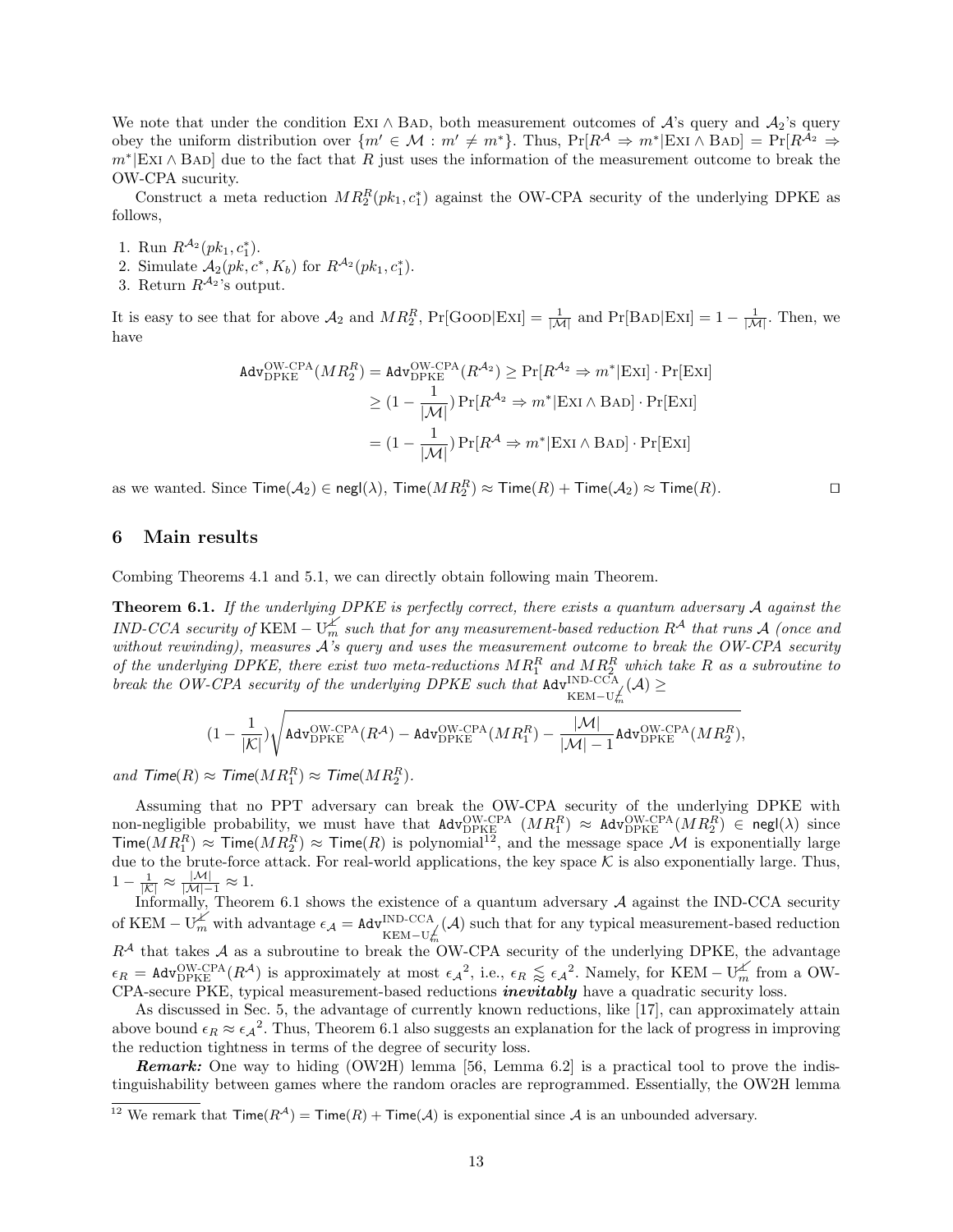gives a generic reduction from a hiding-style property (indistinguishability security) to a one-wayness-style property (unpredictability) with quadratic loss. It is not hard to expand the proof of Theorem 6.1 to show that when arguing the indistinguishability between games where the random oracles are reprogrammed, a reduction from a hiding-style property to a one-wayness-style property will *inevitably* have a quadratic security loss. That is, the bound derived by the OW2H lemma is optimal in terms of the degree of loss.

## 6.1 Extension to other (modular) FO transformations

 $\mathbf{U}_m^{\perp}, \mathbf{U}^{\perp}, \mathbf{U}^{\neq}, \mathbf{Q}\mathbf{U}_m^{\neq}$  and  $\mathbf{Q}\mathbf{U}_m^{\perp}$  are variants of  $\mathbf{U}_m^{\neq}$ , where m (without m, resp.) means  $K = H(m)$  ( $K = H(m, c)$ , resp.),  $\neq (\perp, \text{resp.})$  means implicit (explicit, resp.) r Targhi-Unruh hash to the ciphertext. It is easy to see that our main results for  $U_m^{\measuredangle}$  can also apply to above variants from one-wayness security assumption. That is, typical measurement-based reductions for these variants from one-wayness security assumption will *inevitably* have a quadratic security loss.

 $\overline{FO^{\perp}}$ ,  $\overline{FO^{\perp}}$ ,  $\overline{FO_{m}^{\perp}}$ ,  $\overline{QFO_{m}^{\perp}}$  and  $\overline{QFO_{m}^{\perp}}$  in [5] are KEM variants of FO transformation [6,7], and widely used in the NIST KEM submissions. Following the same analysis for KEM –  $U_m^{\not\perp}$ , we can also show that for these KEM variants of FO transformation from standard OW-CPA security (and even IND-CPA security) of the underlying PKE, quadratic security loss is also inevitable for typical measurement-based reductions.

**Theorem 6.2.** If the underlying PKE is perfectly correct, there exists a quantum adversary  $\mathcal A$  against the  $IND-CCA$  security of KEM –  $FO^{\measuredangle}_{m}$  (see Fig. 5)such that for any measurement-based reduction  $R^{\cal{A}}$  that runs  $\mathcal A$  (once and without rewinding), measures  $\mathcal A$ 's query in computational basis, and uses the measurement outcome to break the IND-CPA security (OW-CPA security, resp.) of the underlying PKE, there exist two meta-reductions  $MR_1^R$  and  $MR_2^R$  which take R as a subroutine to break the IND-CPA security (OW-CPA security, resp.) of the underlying PKE such that  $\text{Adv}^{\text{IND-CCA}}_{\text{KEM-FO}_{\text{m}}}(\mathcal{A}) \geq (1 - \frac{1}{|\mathcal{K}|})$ 

 $\sqrt{{\mathsf{Adv}}_{{\rm PKE}}^{{\rm IND}\text{-}{\rm CPA}}(R^\mathcal{A})-{\mathsf{Adv}}_{{\rm PKE}}^{{\rm IND}\text{-}{\rm CPA}}(MR_1^R)-\frac{|\mathcal{M}|}{|\mathcal{M}|-1}{\mathsf{Adv}}_{{\rm PKE}}^{{\rm IND}\text{-}{\rm CPA}}(MR_2^R)-\frac{1}{|\mathcal{M}|-1}$ 

 $\frac{1}{2}$ and  $\mathcal{T}$ ime $(R) \approx \mathcal{T}$ ime $(MR)$  $\frac{1}{|M|}(\left(1-\frac{1}{|K|}\right)\sqrt{{\mathsf{Adv}}_{{\rm PKE}}^{{\rm OW-CPA}}(R^{\mathcal{A}})-{\mathsf{Adv}}_{{\rm PKE}}^{{\rm OW-CPA}}(MR_1^R)-\frac{|{\mathcal{M}}|}{|{\mathcal{M}}|-1}}$  $R \geq T$ ime( M R $R$  ${\mathsf{Adv}}_{{\text{PKE}}}^{{\mathsf{OW}\text{-}\mathsf{CPA}}}(R^\mathcal{A})-{\mathsf{Adv}}_{{\text{PKE}}}^{{\mathsf{OW}\text{-}\mathsf{CPA}}}$  $_1^R$ )  $\approx$  Time( $MR_2^R$ ).  $(MR_1^R) - \frac{|M|}{|M|-1}$ Adv $_{\rm PKE}^{\rm OW-CPA} (MR_2^R),~resp.)$ 

| Gen |                                                                            | Encaps(pk) |                                                   |  | Decaps(sk', c)                  |  |  |
|-----|----------------------------------------------------------------------------|------------|---------------------------------------------------|--|---------------------------------|--|--|
|     | 1: $(pk, sk) \leftarrow Gen'$ 1: $m \stackrel{\$}{\leftarrow} \mathcal{M}$ |            |                                                   |  | 1: Parse $sk' = (sk, k)$        |  |  |
|     | $\vert 2: k \overset{\$}{\leftarrow} \mathcal{K}^{prf}$                    |            | 2: $c = Enc'(pk, m; G(m))$ 2: $m' := Dec'(sk, c)$ |  |                                 |  |  |
|     | 3 : $sk' := (sk, k)$                                                       |            | 3: $K := H(m)$                                    |  | 3: if $Enc'(pk, m'; G(m')) = c$ |  |  |
|     | 4: <b>return</b> $(pk, sk')$ 4: <b>return</b> $(K, c)$                     |            |                                                   |  | 4: return $K := H(m')$          |  |  |
|     |                                                                            |            |                                                   |  | 5: else return                  |  |  |
|     |                                                                            |            |                                                   |  | 6: $K := f(k, c)$               |  |  |

Fig. 5: KEM –  $\text{FO}_{m}^{\neq} = \text{FO}_{m}^{\neq}[\text{PKE}, G, H, f]$ , where  $\text{PKE} = (Gen', Enc', Dec')$  with message space M and randomness space  $R, G : \mathcal{M} \to \mathbb{R}, H : \mathcal{M} \to \mathcal{K}$  are hash functions, and f is a PRF with key space  $\mathcal{K}^{prf}$ .

Remark: It is not hard to extend above results to other KEM variants of the FO transformation, including  $\mathrm{FO}^{\neq}$ ,  $\mathrm{FO}^{\perp}$ ,  $\mathrm{FO}_{m}^{\perp}$ ,  $\mathrm{QFO}_{m}^{\neq}$  and  $\mathrm{QFO}_{m}^{\perp}$ , we just omit them in this paper.

adversary A against the IND-CCA security of KEM –  $FO_m^{\cancel{L}}$  with advantage at least  $(1 - \frac{1}{|\mathcal{K}|})\sqrt{p}$ , and then Proof. The proof of Theorem 6.2 is similar to the proof of Theorem 6.1. We first construct a quantum bound the advantage of a typical measurement-based reduction against the IND-CPA security (OW-CPA

 $\frac{13}{13}$  In implicit (explicit) rejection, a pseudorandom key (an abnormal symbol  $\perp$ ) is returned for an invalid ciphertext.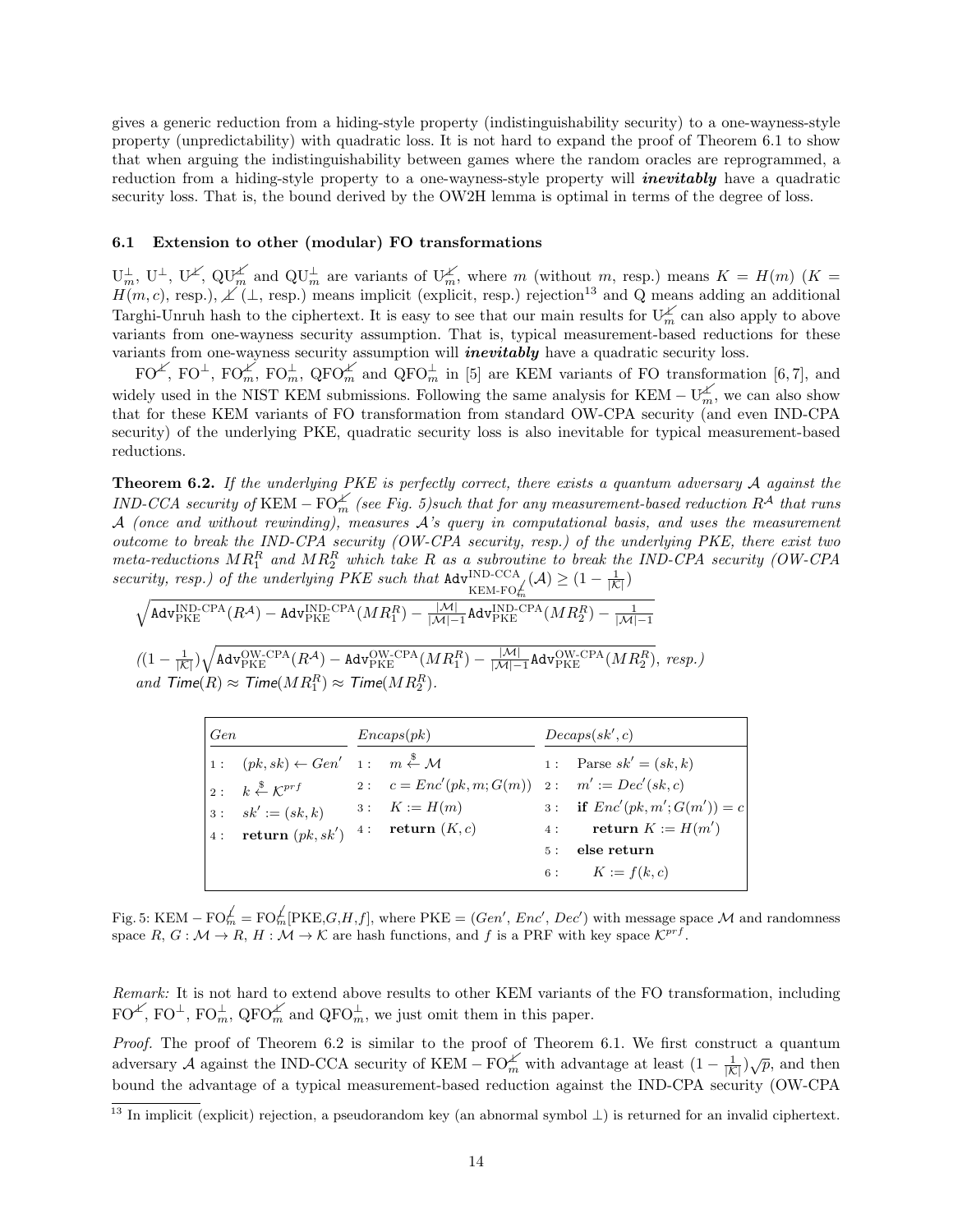security, resp.) of the underlying PKE by running  $A$  and measuring  $A$ 's query to utilize the measurement outcome.

Let  $\mathcal{A}(1^{\lambda},pk,c^*,K_b)$  be a quantum adversary against the IND-CCA security of KEM – FO $_m^{\mathcal{L}}$  that does as follows,

- 1. Search a  $m^* \in \mathcal{M}$  and  $r^* \in R$  such that  $Enc'(pk, m^*; r^*) = c^*$ . If none (or more than one) is found, output 1 and terminate the procedure.
- 2. Pick a real  $p$  such that  $0\leq p\leq 1.$
- 3. Sample a m' according to the uniform distribution over  $\{m' \in \mathcal{M} : m' \neq m^*\}.$
- 4. Query the random oracle H with quantum state  $|\psi_{-1}\rangle := \sqrt{p}|m^*\rangle|0\rangle + \sqrt{1-p}|m^{\prime}|$  $\sum$ iery the random oracle H with quantum state  $|\psi_{-1}\rangle := \sqrt{p}|m^*\rangle|0\rangle + \sqrt{1-p}|m'\rangle|\Sigma\rangle$ , where  $|\Sigma\rangle =$ <br> $k \in \mathcal{K}$   $\frac{1}{|\mathcal{K}|} |k\rangle$ . The random oracle returns  $|\psi_0\rangle := \sqrt{p}|m^*\rangle|K_0\rangle + \sqrt{1-p}|m'\rangle|\Sigma\rangle$ .
- 5. Perform a binary measurement M on  $|\psi_0\rangle$  with operators  $M_1 = |\Psi\rangle\langle\Psi|$  and  $M_0 = I M_1$ , where  $|\Psi\rangle = \sin(x)|m^*\rangle|K_b\rangle + \cos(x)|m'\rangle|\Sigma\rangle$  and  $x = \frac{1}{2}\arccos(-\frac{\sqrt{p}}{\sqrt{4-3p}})(\sin(2x) \ge 0)$ .
- 6. output the measurement outcome.

In the IND-CCA game of KEM – FO<sup>L</sup><sub>m</sub>,  $c^* = Enc'(pk, m^*; G(m^*))$  for some  $m^* \in \mathcal{M}$ , thus there exists at least one  $m^* \in \mathcal{M}$  and  $r^* = G(m^*)$  such that  $Enc'(pk, m^*; r^*) = c^*$ . Since the underlying PKE is perfectly correct, there exist no more than one  $m^*$  such that  $Enc'(pk, m^*; r^*) = c^*$  for some  $r^*$ . Thus, the  $m^*$  that A gets is exactly the one chosen by the challenger. Then, following the proof of Theorem 4.1, we have

$$
\text{Adv}_{\text{KEM-FO}_{m}^{f}}^{\text{IND-CCA}}(\mathcal{A}) \ge \sqrt{p}(1 - \frac{1}{|\mathcal{K}|}).\tag{3}
$$

Then, we use Lemma  $6.1$  to bound the advantage of a typical measurement-based reduction R which runs  $\mathcal A$  once without rewinding, measures  $\mathcal A$ 's query input in computational basis and uses the measurement outcome to break the underlying security assumption. Collecting the inequalities (3), (4) and (5) in Lemma 6.1, we can derive the bound as we want in Theorem 6.2.

**Lemma 6.1.** If PKE is perfectly correct, for any above typical measurement-based reduction  $R^{\mathcal{A}}$ , there exist two meta-reductions  $MR_1^R$  and  $MR_2^R$  that break the IND-CPA (OW-CPA) security of PKE such that  $\mathtt{Adv}_{\mathrm{PKE}}^{\mathrm{IND}\text{-}\mathrm{CPA}}(R^{\mathcal{A}}) \leq$ 

$$
p + \text{Adv}_{\text{PKE}}^{\text{IND-CPA}}(MR_1^R) + \frac{|\mathcal{M}|}{|\mathcal{M}| - 1} \text{Adv}_{\text{PKE}}^{\text{IND-CPA}}(MR_2^R) + \frac{1}{|\mathcal{M}| - 1},\tag{4}
$$

$$
(\text{Adv}_{\text{PKE}}^{\text{OW-CPA}}(R^{\mathcal{A}}) \le p + \text{Adv}_{\text{PKE}}^{\text{OW-CPA}}(MR_1^R) + \frac{|\mathcal{M}|}{|\mathcal{M}| - 1} \text{Adv}_{\text{PKE}}^{\text{OW-CPA}}(MR_2^R)),\tag{5}
$$

and  $\mathcal{T}$ ime( $R$ )  $\approx \mathcal{T}$ ime( $MR_1^R$ )  $\approx \mathcal{T}$ ime( $MR_2^R$ ).

Proof of Lemma 6.1 The proof for the case of OW-CPA security is the same as the one of Theorem 5.1. Here, we just consider the reductions  $R^A$  against the IND-CPA security of PKE, see Fig. 6.

| Game IND-CPA for PKE |                                                                                                                                                                             |  |  |  |  |
|----------------------|-----------------------------------------------------------------------------------------------------------------------------------------------------------------------------|--|--|--|--|
|                      | 1: $(pk_1, sk_1) \leftarrow Gen; \bar{b} \leftarrow \{0, 1\}; (m_0, m_1) \leftarrow R^{\mathcal{A}}(pk_1)$                                                                  |  |  |  |  |
|                      | $ 2: c^*_{\overline{b}} \leftarrow Enc(pk_1, m_{\overline{b}}); \overline{b}' \leftarrow R^{\mathcal{A}}(pk_1, c^*_{\overline{b}});$ return $\overline{b}' = ?\overline{b}$ |  |  |  |  |

Fig. 6: IND-CPA game for PKE.

Since the underlying PKE is perfectly correct, there exists no more than one  $m^*$  such that  $Enc'(pk, m^*; r^*)$  $c^*$  for some  $r^* \in R$ . Let INE (EXI, resp.) be the event that there exists no (a, resp.)  $m^*$  such that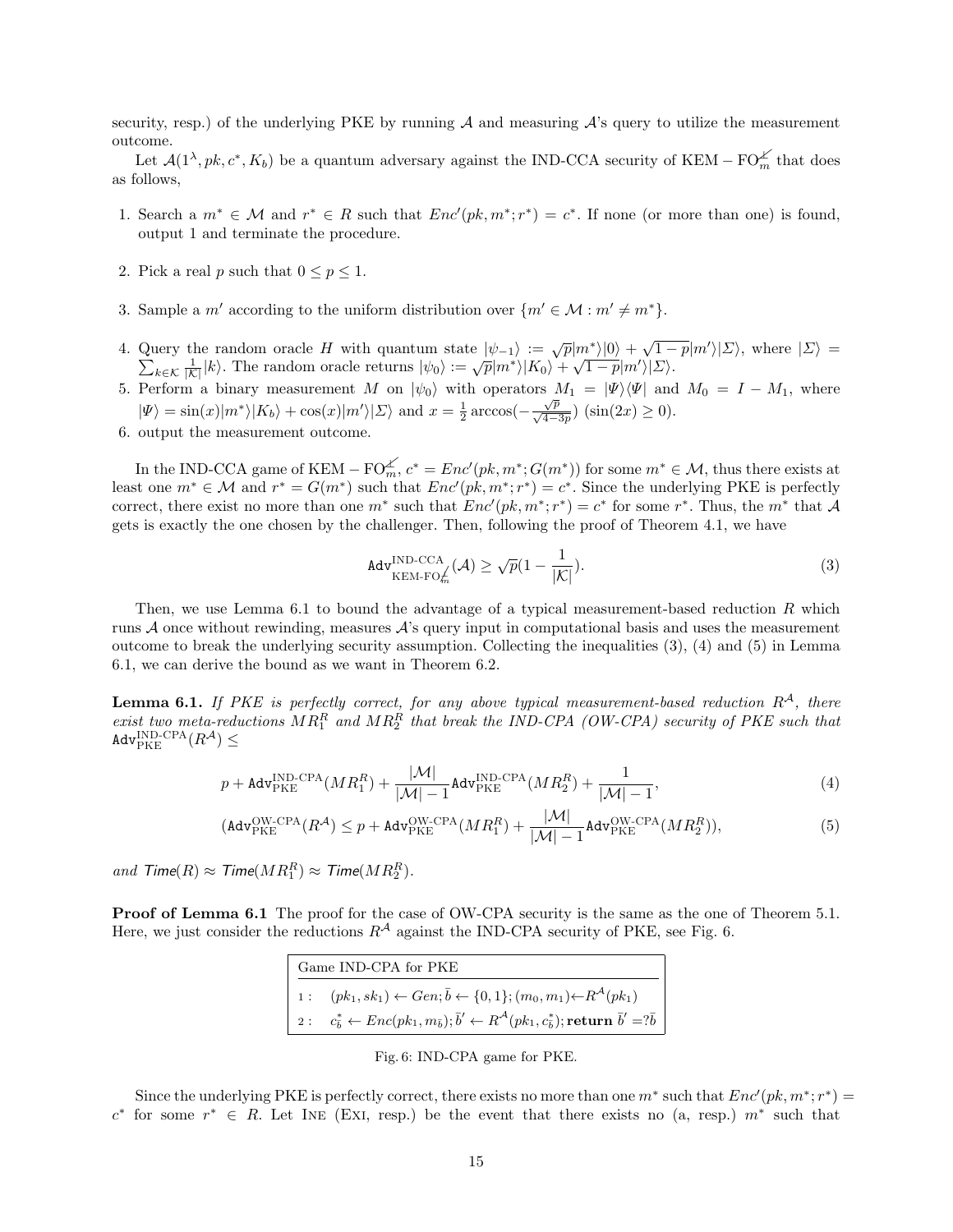$Enc'(pk, m^*; r^*) = c^*$  for some  $r^* \in R$ . Thus,

$$
\begin{aligned}\n\text{Adv}_{\text{PKE}}^{\text{IND-CPA}}(R^{\mathcal{A}}) &= \left| 2 \Pr[R^{\mathcal{A}} \Rightarrow \bar{b}] - 1 \right| \\
&= \left| \Pr[\text{ExI}] (2 \Pr[R^{\mathcal{A}} \Rightarrow \bar{b} | \text{ExI}] - 1) + \Pr[\text{INE}] (2 \Pr[R^{\mathcal{A}} \Rightarrow \bar{b} | \text{INE}] - 1) \right| \\
&\le \left| \Pr[\text{ExI}] (2 \Pr[R^{\mathcal{A}} \Rightarrow \bar{b} | \text{ExI}] - 1) \right| + \left| \Pr[\text{INE}] (2 \Pr[R^{\mathcal{A}} \Rightarrow \bar{b} | \text{INE}] - 1) \right|\n\end{aligned} \tag{6}
$$

Denote GOOD (BAD, resp.) as the event that the measurement of  $\mathcal{A}$ 's query returns (no, resp.)  $m^*$  such that  $Enc(pk, m^*; r^*) = c^*$  for some  $r^* \in R$ . It's apparent that

$$
Pr[GoOD|ExI] = p \text{ and } Pr[BAD|ExI] = 1 - p.
$$

Thus, we have

$$
|2\Pr[R^{\mathcal{A}} \Rightarrow \bar{b}|\operatorname{ExI}] - 1|
$$
  
= | (2\Pr[R^{\mathcal{A}} \Rightarrow \bar{b}|\operatorname{ExI} \land \operatorname{Go}0] - 1) \Pr[\operatorname{Go}0|\operatorname{ExI}]   
+ (2\Pr[R^{\mathcal{A}} \Rightarrow \bar{b}|\operatorname{ExI} \land \operatorname{B}0] - 1) \Pr[\operatorname{B}0|\operatorname{ExI}] |  

$$
\leq p |2\Pr[R^{\mathcal{A}} \Rightarrow \bar{b}|\operatorname{ExI} \land \operatorname{Go}0] - 1 | + |2\Pr[R^{\mathcal{A}} \Rightarrow \bar{b}|\operatorname{ExI} \land \operatorname{B}0] - 1|
$$
  

$$
\leq p + |2\Pr[R^{\mathcal{A}} \Rightarrow \bar{b}|\operatorname{ExI} \land \operatorname{B}0] - 1 |.
$$
 (7)

Combining the equations (6) and (7), we have  $\text{Adv}_{\text{PKE}}^{\text{IND-CPA}}(R^{\mathcal{A}}) \leq$ 

$$
p + | \Pr[\text{Inte}](2\Pr[R^{\mathcal{A}} \Rightarrow \bar{b} | \text{Inte}] - 1) | + | \Pr[\text{ExI}](2\Pr[R^{\mathcal{A}} \Rightarrow \bar{b} | \text{ExI} \land \text{BAD}] - 1) |.
$$

By Lemmas 6.2 and Lemma 6.3, we bound  $\left|\Pr[\text{Inte}](2\Pr[R^{\mathcal{A}} \Rightarrow \bar{b}|\text{Inte}]-1)\right|$  and  $\left|\Pr[\text{Ext}](2\Pr[R^{\mathcal{A}} \Rightarrow \bar{b}|\text{Ext}]-1)\right|$ .

**Lemma 6.2.** There exists a meta-reduction  $MR_1^R$  such that

$$
\mid \Pr[\text{Int}](2\Pr[R^{\mathcal{A}} \Rightarrow \bar{b} | \text{Int}]-1) \mid \leq \texttt{Adv}_{\text{PKE}}^{\text{IND-CPA}}(MR_1^R),
$$

and  $\mathcal{T}$ ime $(R) \approx \mathcal{T}$ ime $(MR_1^R)$ .

*Proof.* Define  $A_1(pk, c^*, K_b)$  as a trivial adversary that always returns 1 and does nothing else. It is obvious that when INE happens, both A and  $A_1$  just outputs 1, and  $Pr[R^A \Rightarrow \bar{b} | \text{INE}] = Pr[R^{A_1} \Rightarrow \bar{b} | \text{INE}]$ .

Construct a meta reduction  $MR_1^R(pk_1)$  against the IND-CPA security of PKE as follows,

- 1. Run  $R^{A_1}(pk_1)$ .
- 2. Simulate  $\mathcal{A}_1(pk, c^*, K_b)$  for  $R^{\mathcal{A}_1}(pk_1)$ .
- 3. Output  $R^{\mathcal{A}_1}$ 's output  $(m_0, m_1)$ .
- 4. Send the challenge ciphertext  $c_{\bar{b}}^*$  to  $R^{\mathcal{A}_1}$ .
- 5. Return  $R^{\mathcal{A}_1}$ 's output  $\bar{b}'$ .

Since the output of  $\mathcal{A}_1$  is independent of EXI and INE,  $Pr[R^{\mathcal{A}_1} \Rightarrow \overline{b}|\text{Ext}] = Pr[R^{\mathcal{A}_1} \Rightarrow \overline{b}|\text{INE}]$ . Then we have

$$
Adv_{PKE}^{IND-CPA}(MR_1^R) = Adv_{PKE}^{IND-CPA}(R^{A_1}) = |2Pr[R^{A_1} \Rightarrow \bar{b}] - 1|
$$
  
=  $|Pr[ExI](2Pr[R^{A_1} \Rightarrow \bar{b}|ExI] - 1) + Pr[INE](2Pr[R^{A_1} \Rightarrow \bar{b}|INE] - 1)|$   
 $\geq |Pr[INE](2Pr[R^{A_1} \Rightarrow \bar{b}|INE] - 1)|$   
=  $|Pr[INE](2Pr[R^{A} \Rightarrow \bar{b}|INE] - 1)|$ .

The inequality (\*) uses the fact for any reals  $a \cdot b \ge 0$ , we have  $|a + b| \ge |a|$ .

Since  $\mathsf{Time}(\mathcal{A}_1) \in \mathsf{negl}(\lambda)$ ,  $\mathsf{Time}(MR_1^R) \approx \mathsf{Time}(R) + \mathsf{Time}(\mathcal{A}_1) \approx \mathsf{Time}(R)$ .

**Lemma 6.3.** There exists a meta-reduction  $MR_2^R$  such that  $| Pr[ExI](2 Pr[R^A \Rightarrow \bar{b}|ExI \wedge BAD] - 1) | \leq$  $\frac{|\mathcal{M}|}{|\mathcal{M}|-1}$ Adv $_{\rm PKE}^{\rm IND\text{-}CPA}(MR_2^R) + \frac{1}{|\mathcal{M}|-1},$  and  $\mathcal{T}$ ime $(R) \approx \mathcal{T}$ ime $(MR_2^R)$ .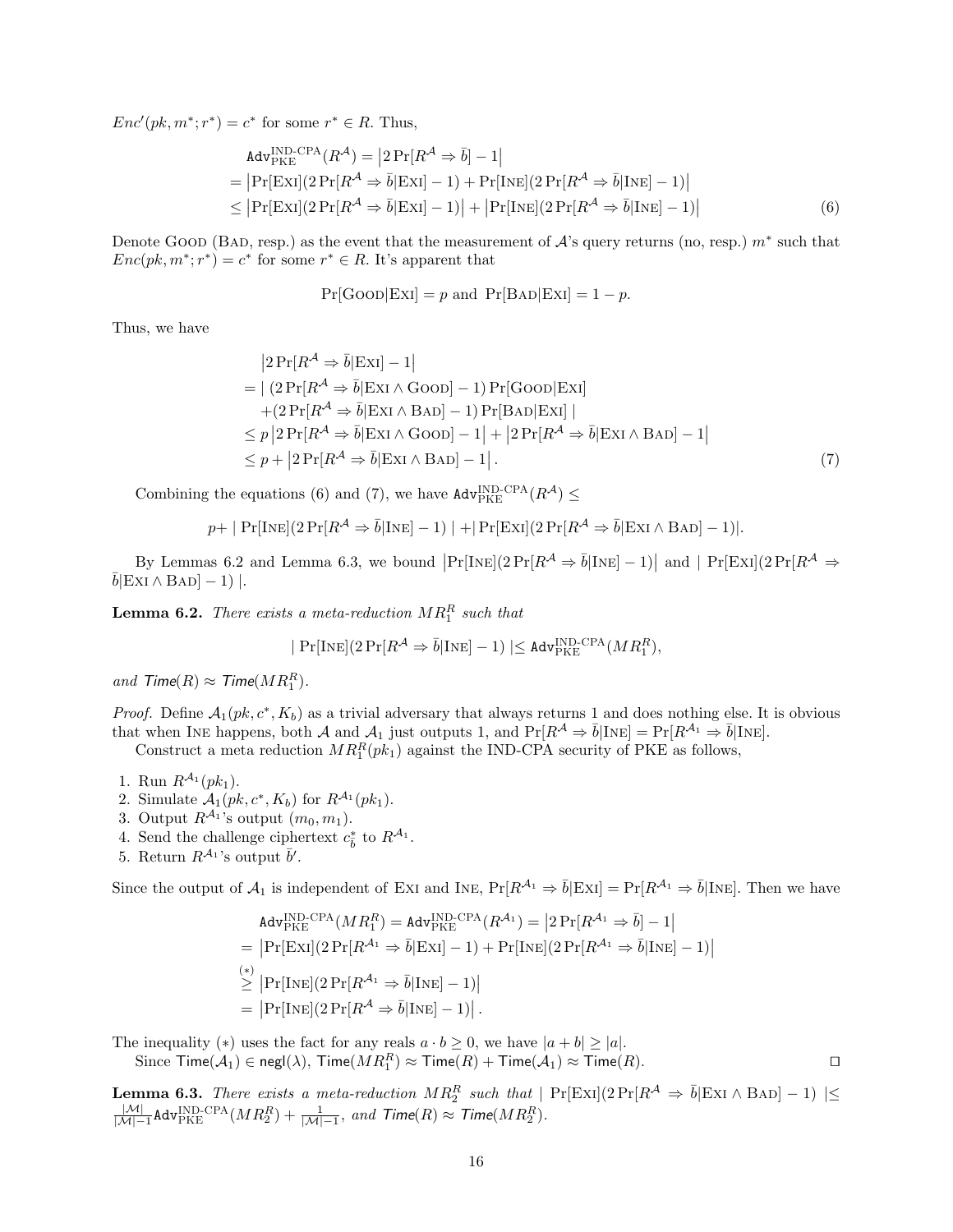*Proof.* Define  $A_2(pk, c^*, K_b)$  as follows,

- 1. Pick a real p such that  $0 \le p \le 1$ .
- 2. Query the random oracle H with quantum state  $\psi'_{-1} = \sum_{m,k} \frac{1}{\sqrt{|\mathcal{M}| \cdot |\mathcal{K}|}} |m\rangle |k\rangle$ .
- 3. After the return of the random oracle H, return 1 with probability 1.

It is apparent that  $Pr[R^{\mathcal{A}} \Rightarrow \bar{b}|\text{ExI} \wedge \text{BAD}] = Pr[R^{\mathcal{A}_2} \Rightarrow \bar{b}|\text{ExI} \wedge \text{BAD}]$  due to the fact that R just uses the measurement outcome to break the IND-CPA sucurity.

Construct a meta reduction  $MR_2^R(pk_1)$  against the IND-CPA security of the underlying PKE as follows,

- 1. Run  $R^{\mathcal{A}_2}(pk_1)$ .
- 2. Simulate  $\mathcal{A}_2(pk, c^*, K_b)$  for  $R^{\mathcal{A}_2}(pk_1)$ .
- 3. Output  $R^{\mathcal{A}_2}$ 's output  $(m_0, m_1)$ .
- 4. Send the received challenge ciphertext  $c_{\bar{b}}^*$  to  $R^{A_2}$ .<br>5. Return  $R^{A_2}(pk_1, c_{\bar{b}}^*)$ 's output  $\bar{b}'$ .
- 

Since the output of  $\mathcal{A}_2$  is independent of Exi and INE,  $Pr[R^{\mathcal{A}_2} \Rightarrow \bar{b}|\text{Ext}] = Pr[R^{\mathcal{A}_2} \Rightarrow \bar{b}|\text{Inte}]$ . It is easy to see that for above  $\mathcal{A}_2$  and  $MR_2^R$ , Pr[GOOD|EXI] =  $\frac{1}{|\mathcal{M}|}$  and Pr[BAD|EXI] =  $1 - \frac{1}{|\mathcal{M}|}$ . Thus, we have

$$
Adv_{PKE}^{IND-CPA}(MR_2^R) = Adv_{PKE}^{IND-CPA}(R^{A_2}) = |2Pr[R^{A_2} \Rightarrow \bar{b}] - 1|
$$
  
\n
$$
= |Pr[Ex1](2Pr[R^{A_2} \Rightarrow \bar{b}|Ex1] - 1) + Pr[INE](2Pr[R^{A_2} \Rightarrow \bar{b}|INE] - 1)|
$$
  
\n
$$
\geq |Pr[Ex1](2Pr[R^{A_2} \Rightarrow \bar{b}|Ex1] - 1)|
$$
  
\n
$$
= Pr[Ex1] |Pr[Goon|Ex1](2Pr[R^{A_2} \Rightarrow \bar{b}|Ex1 \land Goon] - 1)
$$
  
\n
$$
+ Pr[BAD|Ex1](2Pr[R^{A_2} \Rightarrow \bar{b}|Ex1 \land BAD] - 1)|
$$
  
\n
$$
\geq Pr[Ex1] |Pr[BoD|Ex1](2Pr[R^{A_2} \Rightarrow \bar{b}|Ex1 \land BAD] - 1)|
$$
  
\n
$$
- Pr[Ex1] |Pr[Goon|Ex1](2Pr[R^{A_2} \Rightarrow \bar{b}|Ex1 \land Goon] - 1)|
$$
  
\n
$$
\geq Pr[Ex1](1 - \frac{1}{|M|}) |2Pr[R^{A_2} \Rightarrow \bar{b}|Ex1 \land BAD] - 1| - \frac{1}{|M|}
$$
  
\n
$$
= (1 - \frac{1}{|M|}) |Pr[Ex1](2Pr[R^{A} \Rightarrow \bar{b}|Ex1 \land BAD] - 1)| - \frac{1}{|M|}
$$

as we wanted, where the inequality (\*\*) uses the fact  $|a + b| \ge |a|$  for any reals  $a \cdot b \ge 0$ , and the inequality  $(* * *)$  uses the fact  $|a + b| ≥ |a| - |b|$  for any any reals a, b.

Since  $\mathsf{Time}(\mathcal{A}_2) \in \mathsf{negl}(\lambda)$ ,  $\mathsf{Time}(MR_2^R) \approx \mathsf{Time}(R) + \mathsf{Time}(\mathcal{A}_2) \approx \mathsf{Time}(R)$ .

Acknowledgements. We thank Dominique Unruh for the interesting discussions on the one way to hiding lemma, which motivates this work. In particular, this work is supported by the National Key Research and Development Program of China (No. 2017YFB0802000), the National Natural Science Foundation of China (No. U1536205, 61472446, 61701539), and the National Cryptography Development Fund (mmjj20180107, mmjj20180212).

## References

- 1. Rackoff, C., Simon, D.: Non-interactive zero-knowledge proof of knowledge and chosen ciphertext attack. In Feigenbaum, J., ed.: Advances in Cryptology – CRYPTO 1991. Volume 576 of LNCS., Springer (1992) 433–444
- 2. Cramer, R., Shoup, V.: Design and analysis of practical public-key encryption schemes secure against adaptive chosen ciphertext attack. SIAM Journal on Computing 33(1) (2003) 167–226
- 3. Bellare, M., Rogaway, P.: Random oracles are practical: A paradigm for designing efficient protocols. In Denning, D.E., Pyle, R., Ganesan, R., Sandhu, R.S., Ashby, V., eds.: Proceedings of the 1st ACM Conference on Computer and Communications Security – CCS 1993, ACM (1993) 62–73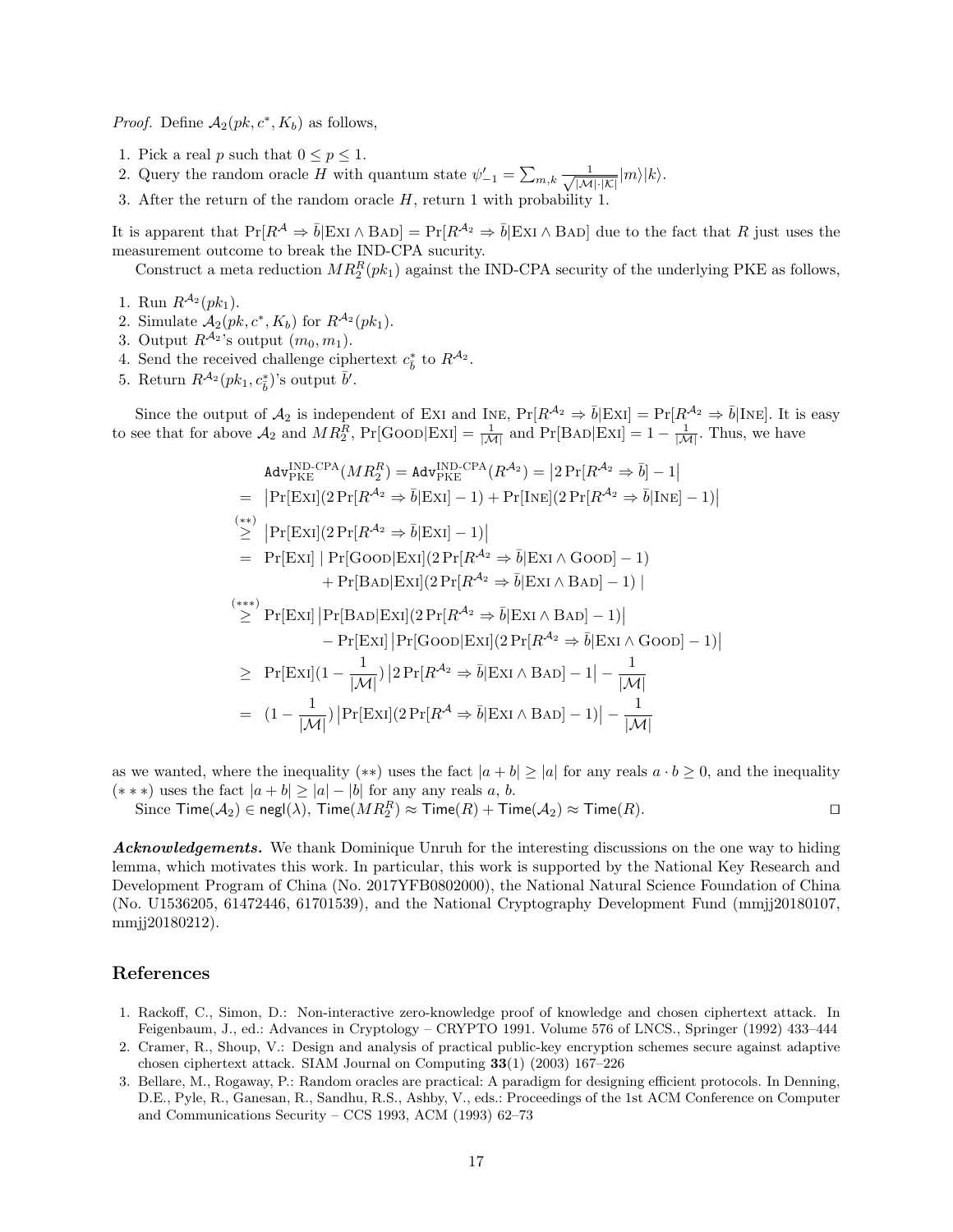- 4. Dent, A.W.: A designer's guide to KEMs. In Paterson, K.G., ed.: Cryptography and Coding: 9th IMA International Conference. Volume 2898 of LNCS., Springer-Verlag (2003) 133–151
- 5. Hofheinz, D., Hövelmanns, K., Kiltz, E.: A modular analysis of the Fujisaki-Okamoto transformation. In Kalai, Y., Reyzin, L., eds.: Theory of Cryptography - 15th International Conference – TCC 2017. Volume 10677 of LNCS., Springer (2017) 341–371
- 6. Fujisaki, E., Okamoto, T.: Secure integration of asymmetric and symmetric encryption schemes. In Wiener, M.J., ed.: Advances in Cryptology – CRYPTO 1999. Volume 99 of LNCS., Springer (1999) 537–554
- 7. Fujisaki, E., Okamoto, T.: Secure integration of asymmetric and symmetric encryption schemes. Journal of cryptology 26(1) (2013) 1–22
- 8. Okamoto, T., Pointcheval, D.: REACT: Rapid enhanced-security asymmetric cryptosystem transform. In Naccache, D., ed.: Topics in Cryptology – CT-RSA 2001. Volume 2020 of LNCS., Springer (2001) 159–174
- 9. Jean-S´ebastien, C., Handschuh, H., Joye, M., Paillier, P., Pointcheval, D., Tymen, C.: GEM: A generic chosenciphertext secure encryption method. In Preneel, B., ed.: Topics in Cryptology – CT-RSA 2002. Volume 2271 of LNCS., Springer (2002) 263–276
- 10. Targhi, E.E., Unruh, D.: Post-quantum security of the Fujisaki-Okamoto and OAEP transforms. In Hirt, M., Smith, A.D., eds.: Theory of Cryptography Conference – TCC 2016-B. Volume 9986 of LNCS., Springer (2016) 192–216
- 11. Menezes, A.: Another look at provable security (2012) Invited Talk at EUROCRYPT 2012, https://www.iacr. org/cryptodb/archive/2012/EUROCRYPT/presentation/24260.pdf.
- 12. Guo, F., Chen, R., Susilo, W., Lai, J., Yang, G., Mu, Y.: Optimal security reductions for unique signatures: Bypassing impossibilities with a counterexample. In Katz, J., Shacham, H., eds.: Advances in Cryptology – CRYPTO 2017. Volume 10402 of LNCS., Springer (2017) 517–547
- 13. Bellare, M., Rogaway, P.: Optimal asymmetric encryption. In Santis, A.D., ed.: Advances in Cryptology EUROCRYPT 1994. Volume 950 of LNCS., Springer (1994) 92–111
- 14. Fujisaki, E., Okamoto, T., Pointcheval, D., Stern, J.: RSA-OAEP is secure under the RSA assumption. In Kilian, J., ed.: Advances in Cryptology – CRYPTO 2001. Volume 2139 of LNCS., Springer (2001) 260–274
- 15. Abdalla, M., Bellare, M., Rogaway, P.: The oracle Diffie-Hellman assumptions and an analysis of DHIES. In Naccache, D., ed.: CT-RSA 2001. Volume 2020 of LNCS., Springer (2001) 143–158
- 16. Saito, T., Xagawa, K., Yamakawa, T.: Tightly-secure key-encapsulation mechanism in the quantum random oracle model. In Nielsen, J.B., Rijmen, V., eds.: Advances in Cryptology – EUROCRYPT 2018. Volume 10822 of LNCS. (2018) 520–551
- 17. Jiang, H., Zhang, Z., Chen, L., Wang, H., Ma, Z.: IND-CCA-secure key encapsulation mechanism in the quantum random oracle model, revisited. In Shacham, H., Boldyreva, A., eds.: Advances in Cryptology – CRYPTO 2018. Volume 10993 of LNCS. (2018) 96–125 https://eprint.iacr.org/2017/1096.
- 18. Jiang, H., Zhang, Z., Ma, Z.: Key encapsulation mechanism with explicit rejection in the quantum random oracle model. In Lin, D., Sako, K., eds.: Public-Key Cryptography - PKC 2019. Volume 11443 of LNCS., Springer (2019) 618–645
- 19. Jiang, H., Zhang, Z., Ma, Z.: Tighter security proofs for generic key encapsulation mechanism in the quantum random oracle model. Post-Quantum Cryptography - 5th International Workshop – PQCrypto 2019 (to appear) (2019)
- 20. Bernstein, D.J., Persichetti, E.: Towards KEM unification. Cryptology ePrint Archive, Report 2018/526 (2018) https://eprint.iacr.org/2018/526.
- 21. Szepieniec, A., Reyhanitabar, R., Preneel, B.: Key encapsulation from noisy key agreement in the quantum random oracle model. Cryptology ePrint Archive, Report 2018/884 (2018) https://eprint.iacr.org/2018/884.
- 22. Hövelmanns, K., Kiltz, E., Schäge, S., Unruh, D.: Generic authenticated key exchange in the quantum random oracle model. Cryptology ePrint Archive, Report 2018/928 (2018) https://eprint.iacr.org/2018/928.
- 23. Xagawa, K., Yamakawa, T.: (tightly) QCCA-secure key-encapsulation mechanism in the quantum random oracle model. Post-Quantum Cryptography – PQCrypto 2019 (to appear) (2019) https://eprint.iacr.org/2018/838.
- 24. NIST: National institute for standards and technology. Post quantum crypto project (2017) https://csrc. nist.gov/projects/post-quantum-cryptography/round-1-submissions.
- 25. Boneh, D., Dagdelen, O., Fischlin, M., Lehmann, A., Schaffner, C., Zhandry, M.: Random oracles in a quantum world. In Lee, D.H., Wang, X., eds.: Advances in Cryptology – ASIACRYPT 2011. Volume 7073 of LNCS., Springer (2011) 41–69
- 26. Ambainis, A., Hamburg, M., Unruh, D.: Quantum security proofs using semi-classical oracles. Cryptology ePrint Archive, Report 2018/904 (2018) https://eprint.iacr.org/2018/904.
- 27. Ducas, L., Stehl´e, D.: Assessing the security of lattice-based submissions: the 10 questions that NIST should be asking the community (2018) http://prometheuscrypt.gforge.inria.fr/2018-06-04.assessing-security. html.